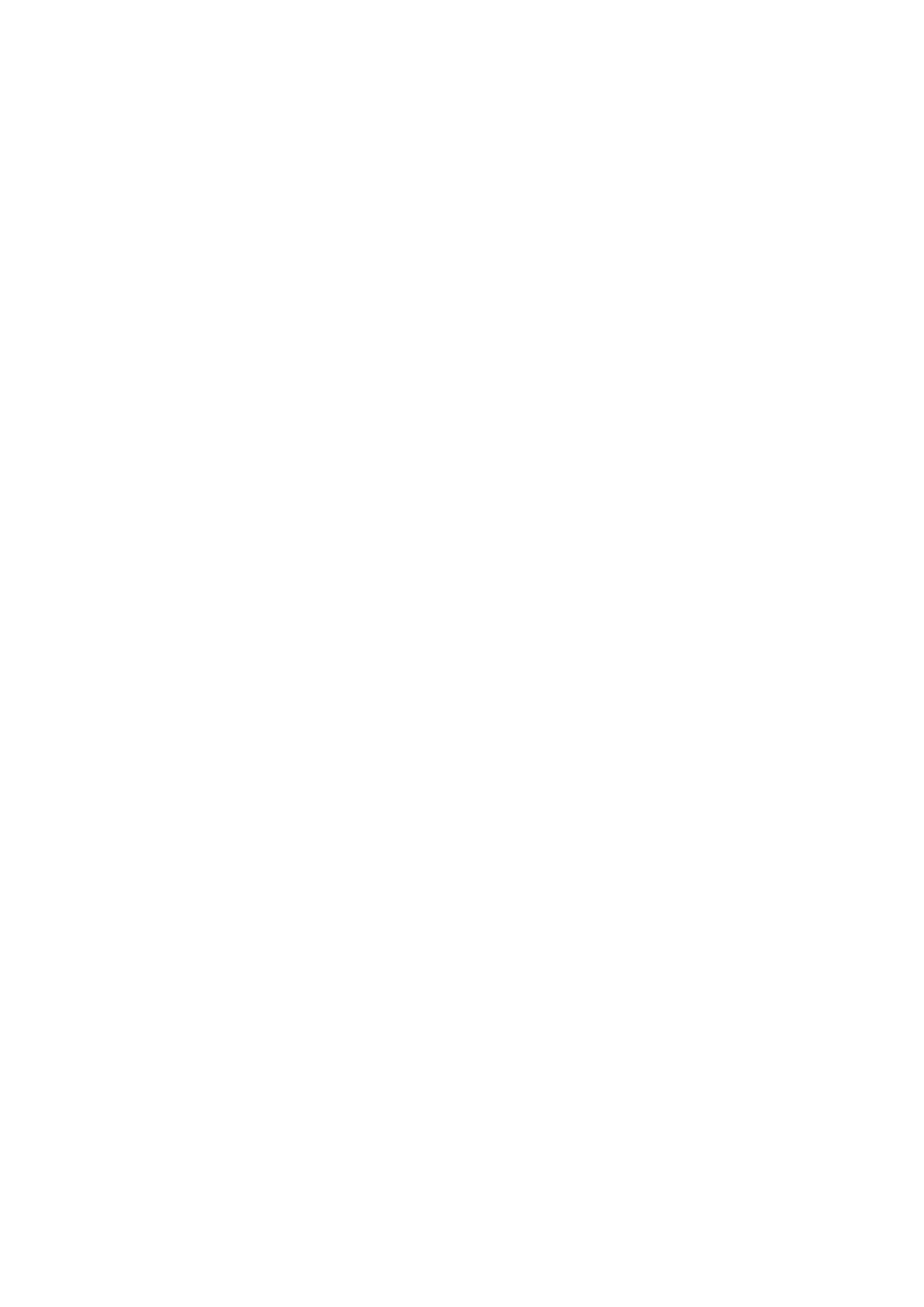# Practical Action

## *Wittgenstein, Pragmatism and Sociology*

By Albert Ogien

Cambridge **Scholars** Publishing

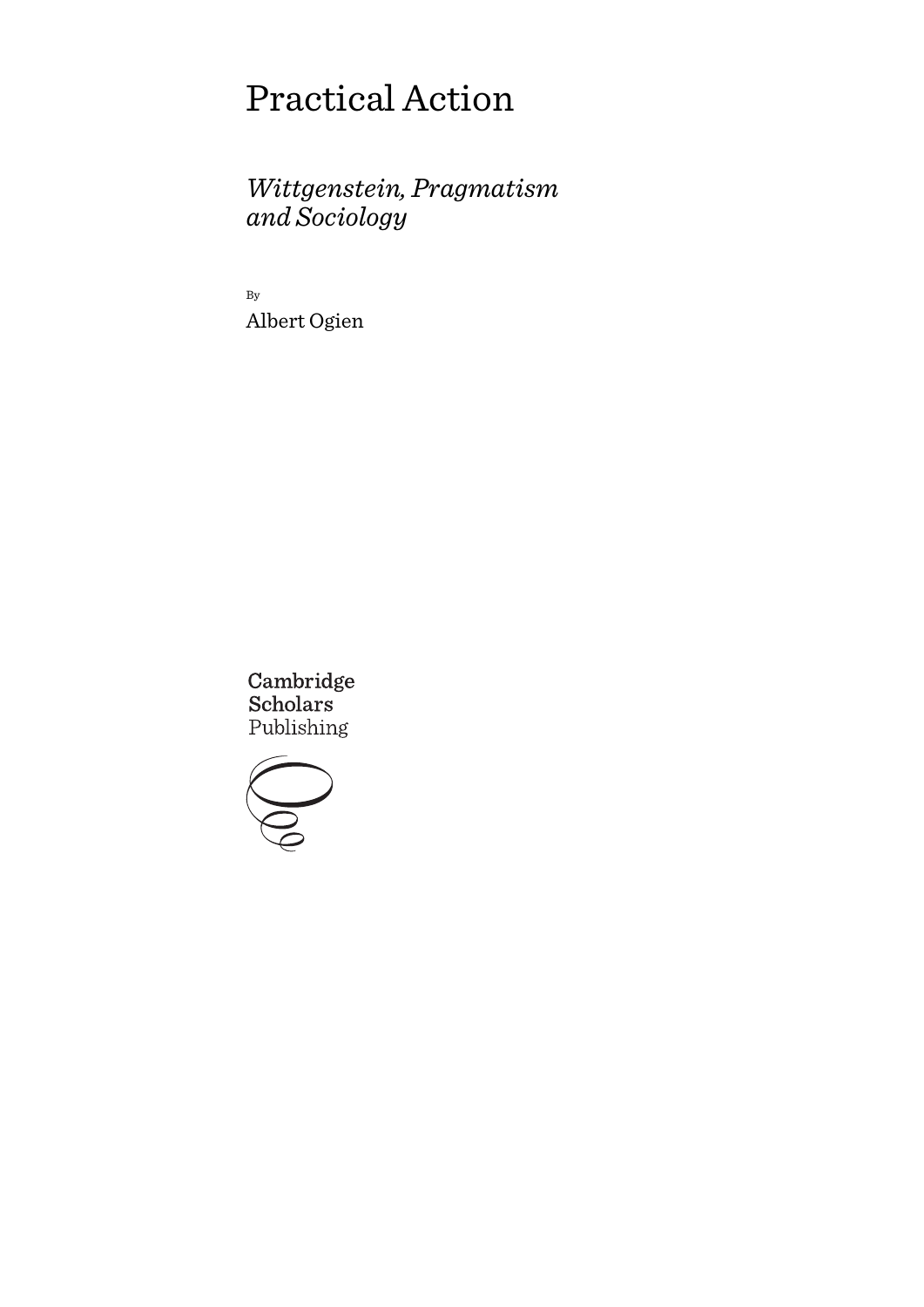Practical Action: Wittgenstein, Pragmatism and Sociology

By Albert Ogien

This book first published 2018

Cambridge Scholars Publishing

Lady Stephenson Library, Newcastle upon Tyne, NE6 2PA, UK

British Library Cataloguing in Publication Data A catalogue record for this book is available from the British Library

Copyright © 2018 by Albert Ogien

All rights for this book reserved. No part of this book may be reproduced, stored in a retrieval system, or transmitted, in any form or by any means, electronic, mechanical, photocopying, recording or otherwise, without the prior permission of the copyright owner.

ISBN (10): 1-5275-1391-2 ISBN (13): 978-1-5275-1391-4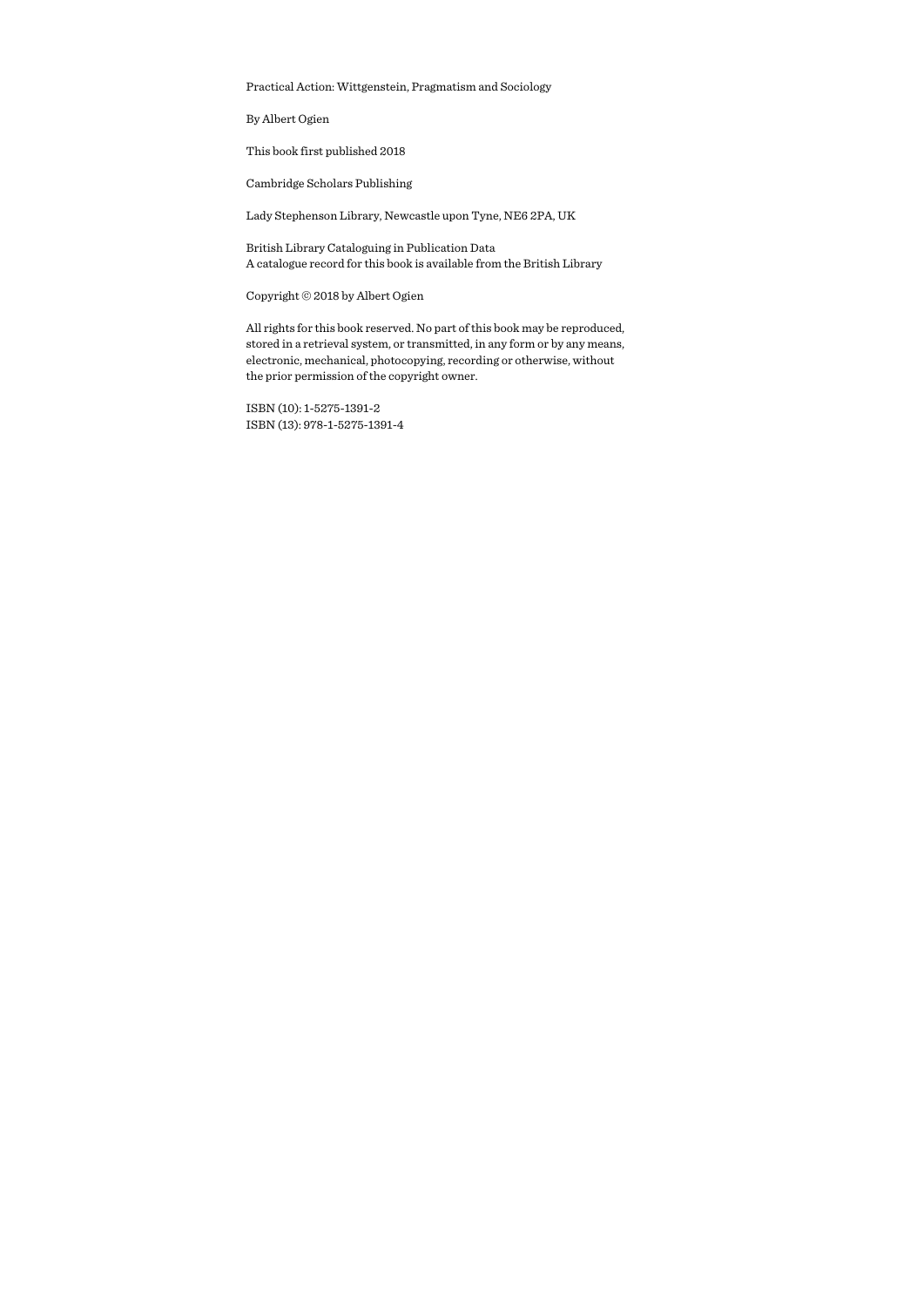## **CONTENTS**

| A Blueprint for a Theory of Practical Action                                |
|-----------------------------------------------------------------------------|
| Pragmatism's Legacy to Sociology Re-specified                               |
| Pragmatisms and Sociologies                                                 |
| Obligation and Impersonality: Wittgenstein and the Nature of the Social     |
| Garfinkel Reading Mead: What should Sociology do with Social<br>Naturalism? |
| Inquiry as Practice                                                         |
| Fleshing out Dewey's Conception of Democracy                                |
|                                                                             |
|                                                                             |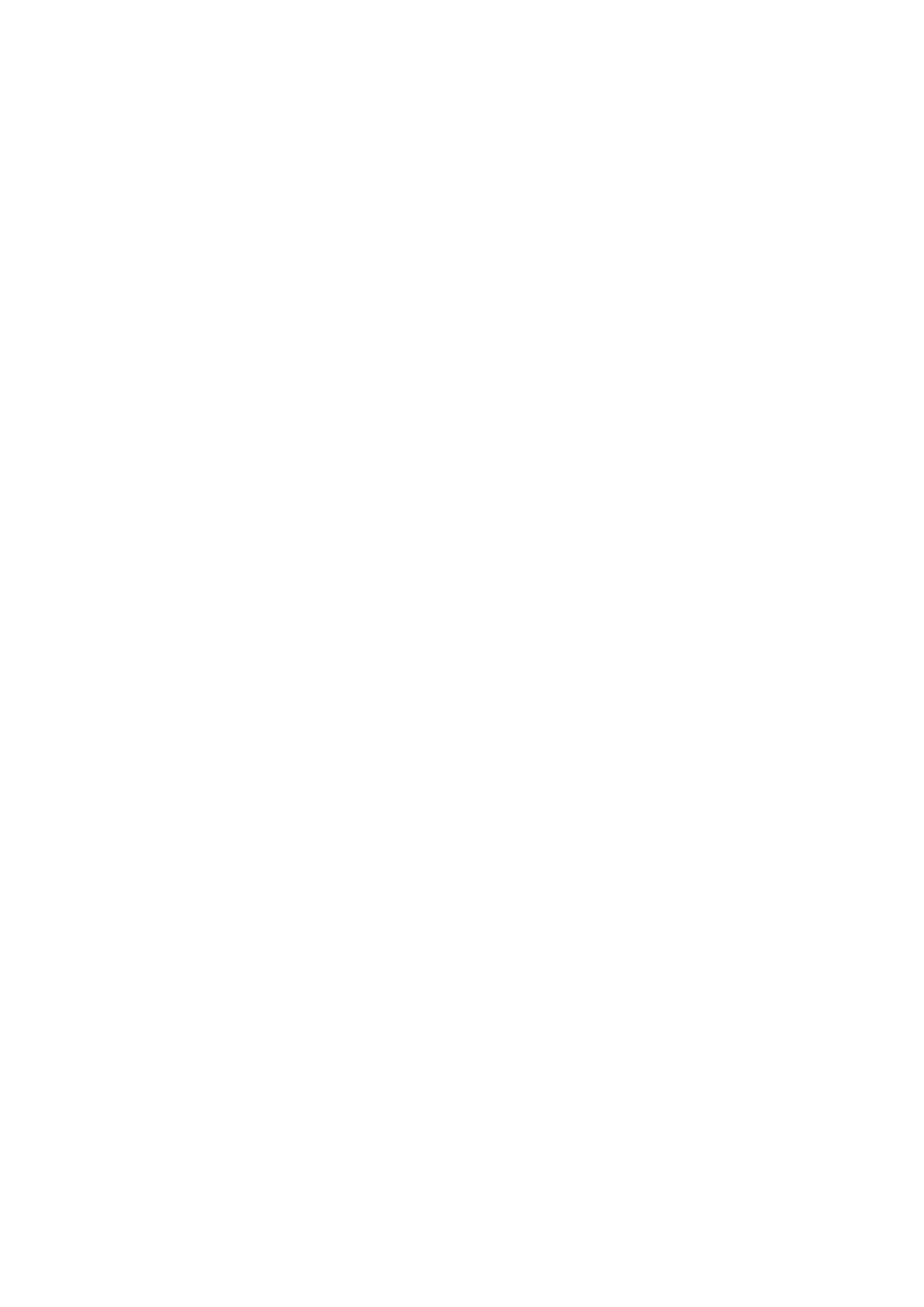### **INTRODUCTION**

## A BLUEPRINT FOR A THEORY OF PRACTICAL ACTION

This book intends to delineate a pluralist and dynamic model of practical action which would thoughtfully take into account the reflexive conception of agency that is by and large prevailing in current social sciences research. Making such a model available might help challenging the one the cognitive sciences have rather successfully imposed on our understanding of the relationship between knowledge and action. In order to give a brief idea of what an integrated theory of practical action grounded on a fully contextual conception of human individual and collective behaviour may look like, this book will tentatively compare Wittgenstein's theses on knowing with the pragmatist outlook on inquiry and the analysis of action in common promoted by interactionist sociology.

The correspondence between the perspectives on action offered by ordinary language philosophy, pragmatism and sociology will be studied through an investigation into the key notions of forms of life, inquiry and situation which will be related to the theory of knowledge each of these three ways of reasoning advocates. The relevance of such a rapprochement has already been evoked by Stephen Toulmin in the introduction he wrote to Dewey's *The Quest for Certainty*:

"Whereas Dewey spoke in rather broad terms of knowledge as rooted in "action," and did not give us a technique for analysing action in any systematic way […] Goffman's dramaturgical model for the analysis of human conduct gives us a way of dissecting out and describing the individual "forms of life" which enter into human social life and learning. In all these areas of research (we may say) John Dewey's insistence on the active character of human knowledge is now bearing fruit, and the combined heritage of Dewey and Wittgenstein is giving us a new command over psychology and social theory." (Toulmin, 1984: xiii-xiv)

The affinity between Dewey and Wittgenstein has been finely highlighted by Christiane Chauviré (2012) who, in her commentary on Dewey's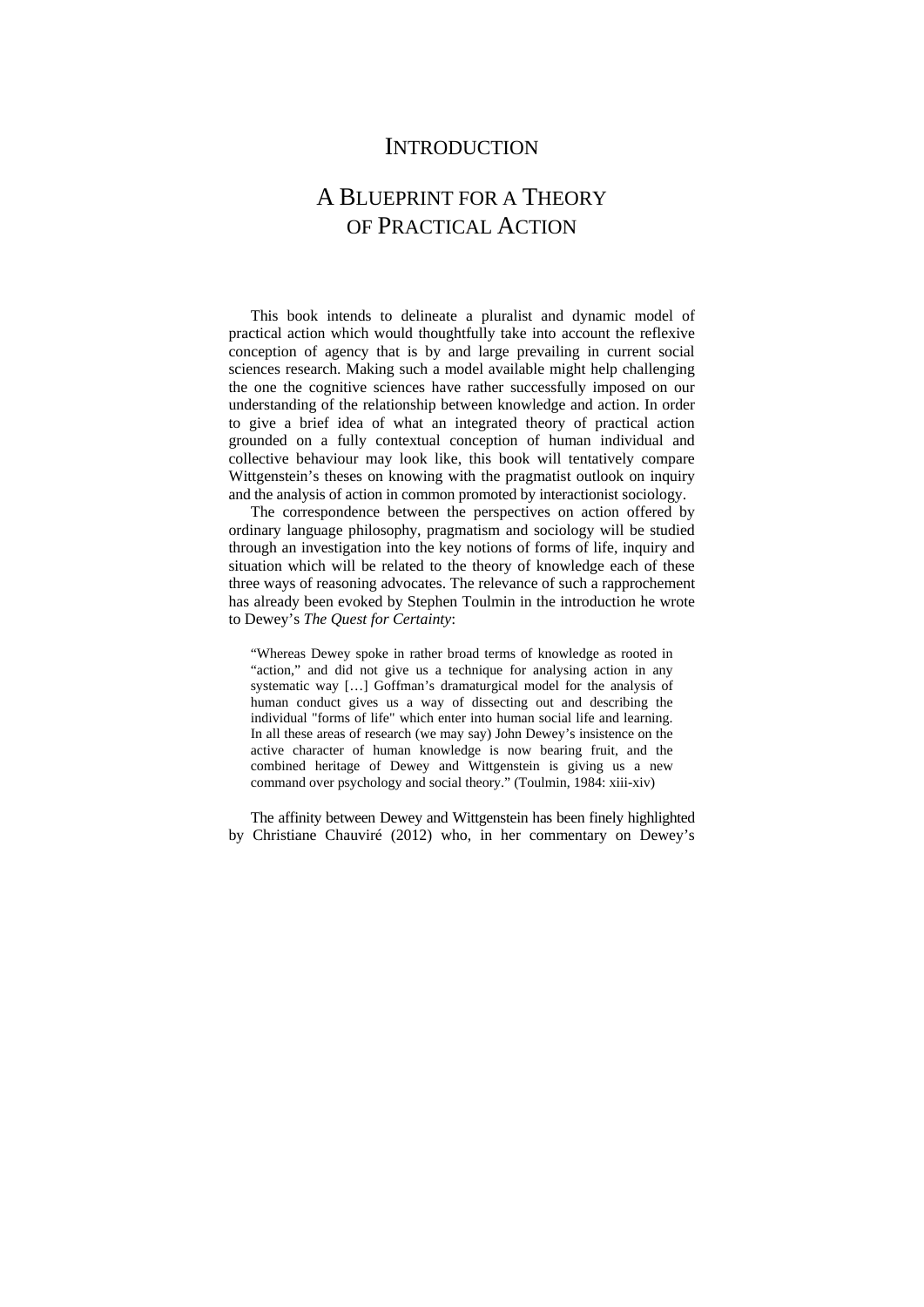#### 2 Introduction

*Experience and Nature*, has suggested that Wittgenstein must have been, without admitting it, a fervent reader of Dewey. I will therefore go along the path traced by Toulmin and Chauviré in order to demonstrate that the notions of "forms of life", "inquiry" and "situation" account, each in its appropriate way, for the very fact that practical knowledge bears within itself the conditions of its objectivity (i.e. the fact that it is immediately shared by others even if only approximately). This introduction will briefly outline the kind of analytical framework which may allow to contend that knowing is a social activity through and through and not a purely cognitive mechanism.

#### **Forms of life**

Wittgenstein's notion of forms of life (in the plural) is directly linked to his conception of understanding based on his famous adage: "meaning is use" (denying thereby the soundness of defining an object in terms of necessary and sufficient conditions). Use only amounts, according to him, to the way anyone employs the words of a given language–whether natural or vernacular–to denote something while one acts or speaks. In such a view, the intelligibility of what is done or said entirely depends on the context in which an action in common takes place and the function that the words play within an uttered proposition. In short, use is the very material of what Wittgenstein calls "grammar". But that is not it according to him. In order to account for the use of such ordinary grammar, it is necessary, says Wittgenstein, to refer each one of them to the "language game" within which it occurs, that is to say, the lexicon and the syntax proper to a specific kind of practical activity. These language games have two features: they exist prior to the involvement of individuals in an action in common and set limits to the acceptability of what may be done or said in it.

One has to take a step further though. For Wittgenstein (1958), each of these language games is part of a "form of life", that is to say, a set of ordered practices that are structurally interrelated and convey a rough idea of the sequences of an action in common which should regularly proceed in a given circumstance. On this account, forms of life constitute the background on which coordination of action does relentlessly emerge. Wittgenstein adds: "it is in language [and not by means of language] that men agree. This agreement is not a consensus of opinion, but in forms of life" (*ibid.*:§241). Accordingly, the sheer possibility of mutual understanding lies in the fact that partners in interaction know at once that they act within the same form of life–a kind of knowledge individuals cannot but be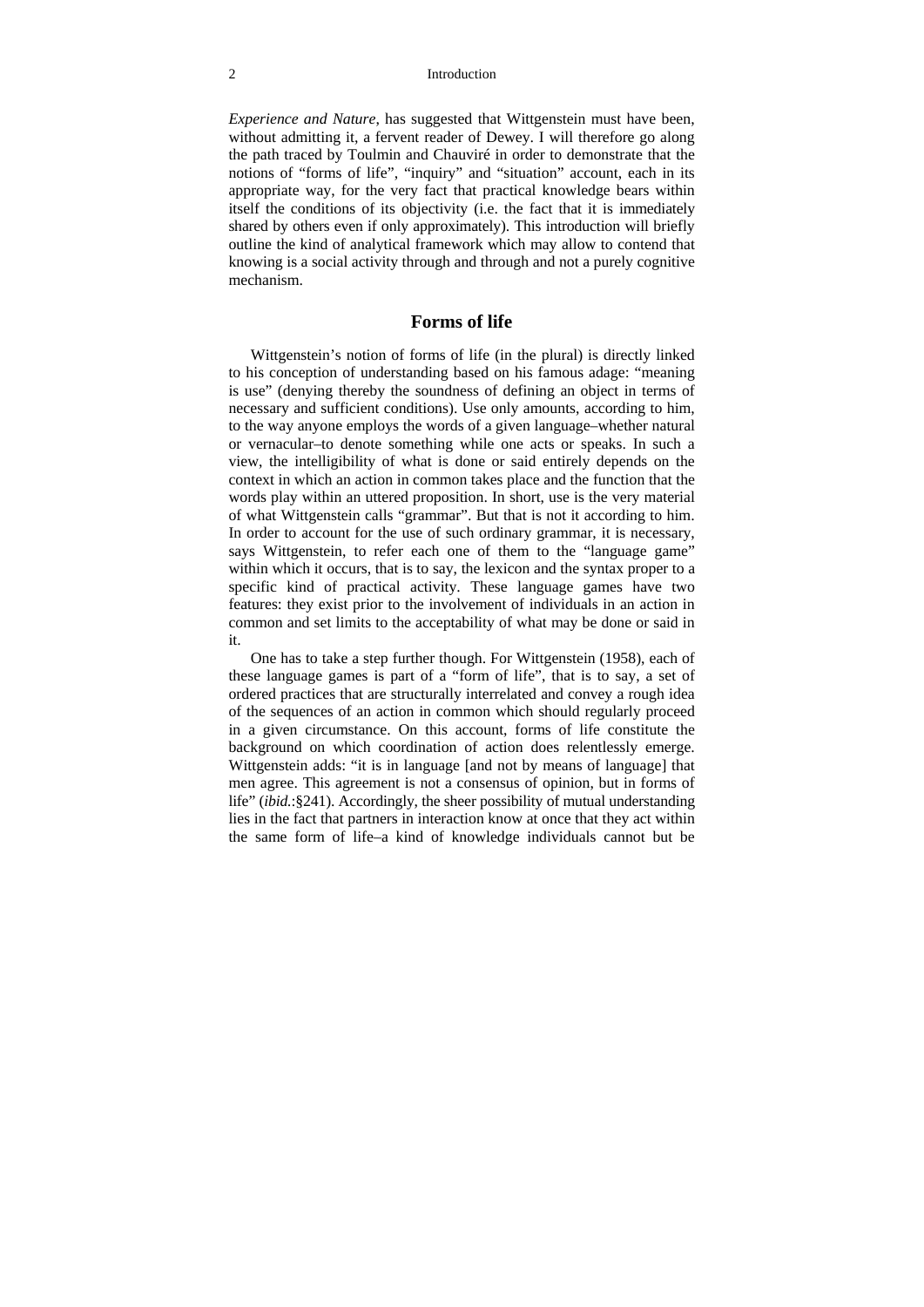familiar with. Says Wittgenstein: "What must be accepted, the given–it could be said–are forms of life" (*ibid.*: 316). And this given is what he refers to as "the natural history of human beings."

I thus contend that the notion of forms of life cannot be conceived of outside the inextricable "epistemic compound" which binds together uses, language games, forms of life, agreement in language and the natural history of human beings. This compound constitutes what may be called the "ordinary logic of intelligibility" which allows for coordination of action in a given practical activity to prevail. Now one has to account for the nature and function of this compound. To do so, referring to Peirce's experimental theory of meaning (Deledalle, 1979) may prove useful.

 We know that, dismissing all essentialism and attentive to the particular role of language in our relationship to reality, Peirce argued that "reality is what signifies something real," adding that the attribution of this meaning is always accomplished in the context of a given ongoing action. Hence the famous 1878's pragmatist maxim: "Consider what practical effects we think can be produced by the object of our conception. The design of all these effects is the complete design of the object." Here, knowledge is not exclusively contemplated in the purity of its relation to truth, but is apprehended through its actualization as it is realized in the many ways it happens to give birth to (in common sense as well as in scientific activity).

The key element of Peirce's standpoint is the primacy he assigns to doubt as the origin of the movement of thought, which leads him to contend that "it is not the particular that is the most natural, but the vague, the general these two forms of the real and irreducible undetermination." In other words, knowledge should never be indexed to truth, but to what is predictable or acceptable in such or such context. This leads Peirce to assert that since the grasp we get of things is irremediably doomed to be vague and incomplete, and as it always serves a practical aim, knowing only consists in fixing satisfactory beliefs–i.e. beliefs which temporarily fulfil the conditions required for the activity in which an individual is engaged in to be properly accomplished. Fixing such a belief is at the heart of what Peirce calls "inquiry", which he thus presents as a procedure aiming at putting a provisional end to doubt. It must of course be remembered that Peirce holds belief to be a "habit of action," neither a disposition nor an instinctive reaction but an "active rule in us". Which raises a new question: who is the subject of an inquiry?

An element of answer can be found in the way Pierce reformulated his maxim twenty years later. Chauviré (1995) has shown that, in its new version, the maxim stipulates that "a proposition is endowed with meaning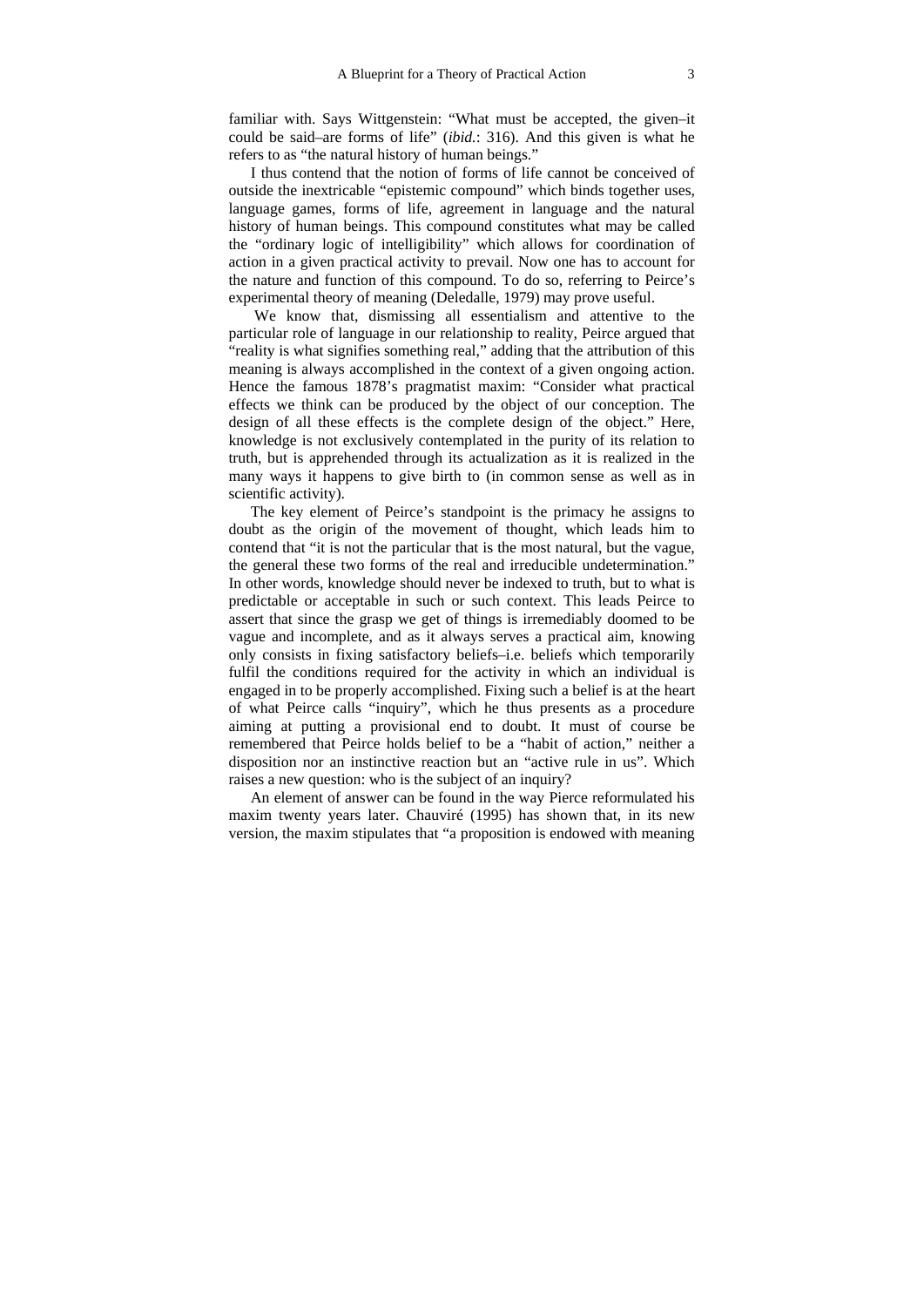#### 4 Introduction

if, and only if, it has conceivable practical effects and, among these effects, a conceivable scope for the conduct to adopt." According to her, this reformulation gives the maxim "a pragmatic twist; it is no longer a matter of content of propositions alone, but has to do with the statements formulated by a speaker who conveys intentions toward the listener and is responsible for what he says before a community of interpretation." This raises three general questions about knowing as practical action: where do the intentions of the speaker proceed from; how does she assess the responsibility of her partners; and how does a "community of interpretation" exercise its control on a speaker?

It seems that, for Peirce, these three questions are encapsulated in the third. According to Chauviré, Peirce's approach is "driven by a doublefaced, ontological and logical thesis (the irreducibly triadic character of the sign-relation), and by the thesis of radical indeterminacy of the meaning implied by the indefinite opening of the semiotic process." These two theses highlight the practical and dynamic nature of the inquiry people undertake to carry out in order to solve, while acting together, the problems arising from triadicity and interpretation. To delve deeper into this phenomenon one may turn to Dewey's theory of inquiry.

#### **Inquiry**

Dewey (1989) anchors Peirce's logic in the practices that constitute human action. In his theory of inquiry he takes up the idea that knowledge is an activity that takes place within a natural setting and only serves practical purposes. We know that Dewey's naturalism is unbounded. According to him, the environment covers the entire universe in which human beings evolve and which they confront by using the faculties that their constitution allows them to mobilize to act in common and ensure the survival of the species. Two of these faculties are essential: language and reasoning, which both lead individuals to conceive of a series of external constraints in terms of "problematical situations" and to engage in an inquiry in order to find a solution to them.

Dewey's model of inquiry unfolds in three stages: 1) an undeterminate situation is "had"; 2) a problem is created, i.e. relevant elements are selected, endowed with specific attributes and ordered for their use in and for action; and (3) a solution to the problem is elicited that is collectively seen as satisfying. The entire procedure is carried out by implementing an experimental form of reasoning, through testing the robustness of the outcomes resulting from the provisional steps taken during the accomplishment of the process. Any inquiry therefore obeys its own logic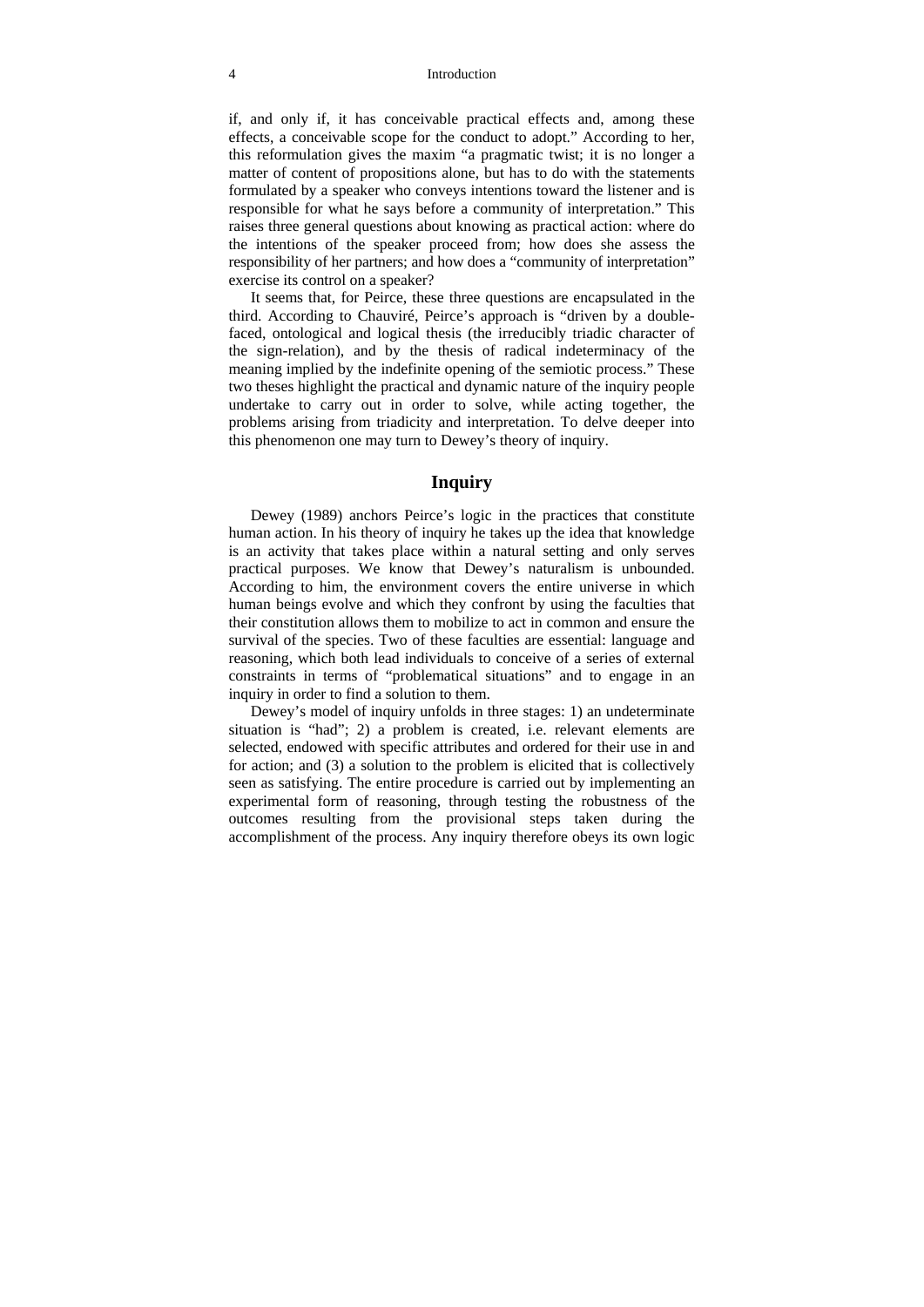and has two dimensions to which the people involved must constantly pay attention: the first one is applying the rules of the experimental method; the second one is ensuring the continuity and fluidity of gestures, words and the sequence of events that constitute the action in common which aims at achieving the expected determination. Knowing is thus an activity which can be thought of as accomplished simultaneously on these two fronts, allowing for the emergence of a collective intelligence prone to take in account the fallibility of the transient solution elaborated and implemented to cope with the problematic situation.

One has to notice that the social sciences have some difficulty in endorsing such an open conception of inquiry. Most generally, inquiry is seen as a rational investigation aiming at solving a problem posed by a clearly identified state of uncertainty and which is led by individuals who possess the necessary "skills" to find the most appropriate solution to it. When endorsing such a conception, the researcher may feel her task is to define by herself the problem people took up and describe how it has been solved according to the best foreseeable outcome.

This way of conceiving of inquiry is doubly reductive in relation to the spirit of pragmatism. On the one hand, because the latter pays little attention to the nature and effectiveness of actor's skills, but gives a prevailing place to the context–may it be a system, an experience or the environment–within which a belief is fixed or a situation determined. On the other hand, because the end result of inquiry–the one collective intelligence eventually reaches–is less important for pragmatism than the process through which it has been reached, namely the practices people have made use of to carry out an inquiry at each of its stages. In short, for pragmatism, analysing the process of "determination of the situation" serves less to demonstrate the success of such an endeavour than to pay attention to the way in which the "radical indeterminacy" of knowledge is temporarily overcome. It is at this point that the analogy between the notions of forms of life and situation proves to be instructive.

#### **Situation**

In *On Certainty*, Wittgenstein (1969) clarifies his conception of mutual understanding, which he affirms to be totally confused with the fact of behaving adequately in a given circumstance of social life, without the need for the mediation of any representation. In other words, there is a "direct relationship" between being engrossed in a "form of life" (and handling the "language game" that goes with it) and acting appropriately. Wittgenstein does not admit that an individual can doubt whether he is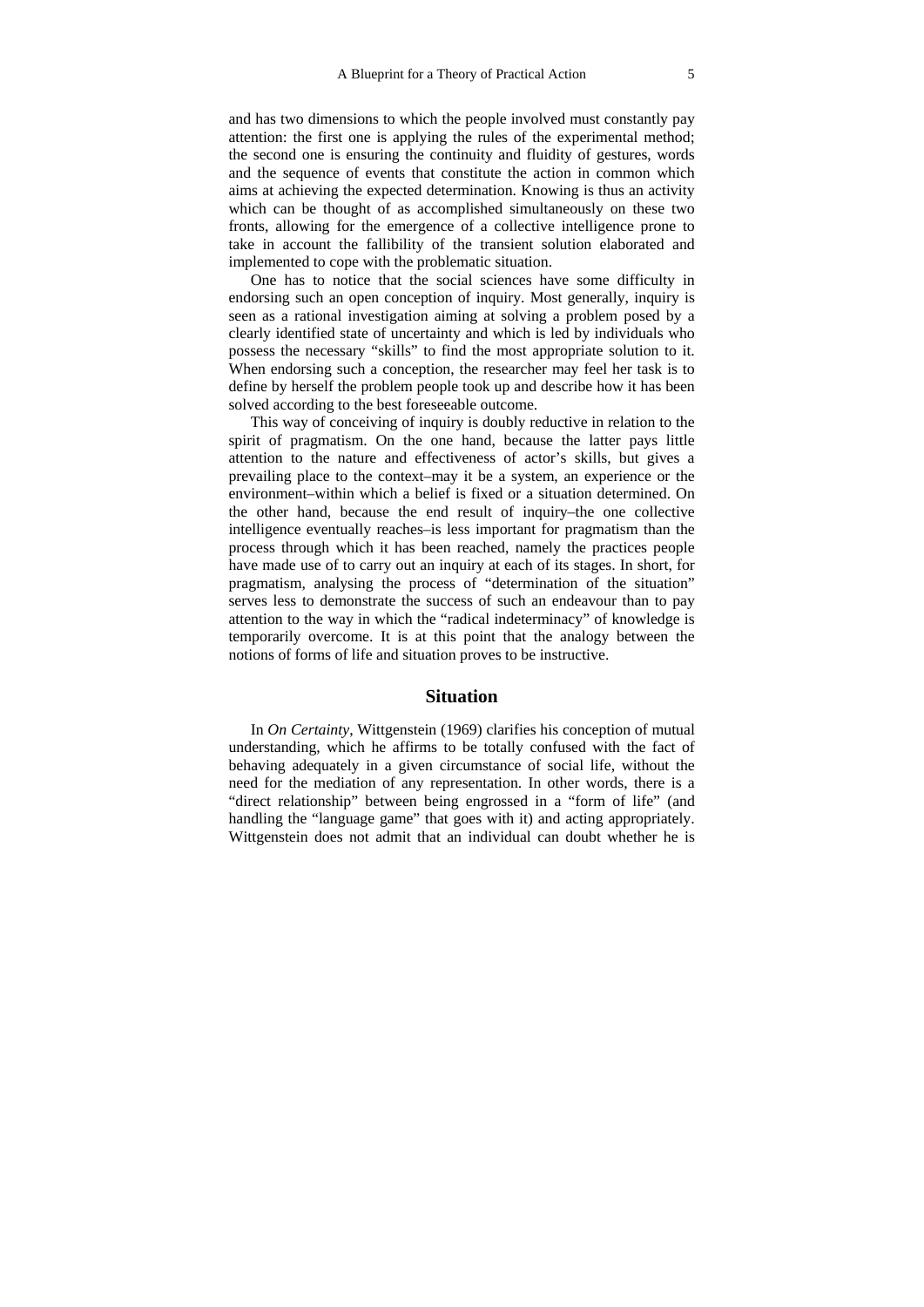#### 6 Introduction

doing what he is actually doing or proclaim publicly that she does. Thus, in his style of grammatical demonstration, he points out that a person who would say "I know that I am giving a lecture" while pronouncing it, or "I know that I am sitting under a tree" when being there would have every chance to raise questions about her mental health.

For Wittgenstein, forms of life appear to fulfil a function: to be the reservoir of a particular system of "direct relations" which systematically links knowledge to action within a given framework of practical action. A countless number of such systems exist each of them serving as guide for individual action and allowing for coordination with others. This leads us to Goffman's conception of the notion of situation.

For him, it must be seen as a "membrane"<sup>1</sup> that isolates a fragment of the social world and operates like a filter that selects from among all the obligations that weigh on individuals engaging in interaction those that are relevant to the here and now of an ongoing action in common (Ogien, 1999). In other words, a situation defines the social organisation of a form of practical activity bestowing on it a pre-given intelligibility. Examples of situations are crossing a crossroads, attending a ceremony, consulting a doctor, having a meal with friends, or joining a street demonstration. Only the number and complexity of the constraints a type of situation requires actors to comply with distinguish them. Such "acceptability constraints" inhere in the material and conceptual properties specific to a particular form of practical activity. And since there is every reason to believe that the members of a same social grouping have to deal with a multitude of similar practical activities, it can be assumed that they share, even if only very roughly, a mutual knowledge about a wide range of situations. One can then conjecture that they are sufficiently aware of the constraints each of these situations imposes on their individual action to secure the adequacy of the moves and statements they express in order to foster their coordination.

To sum up, for Goffman, the notion of situation names a typical and stabilized kind of environment *a priori* providing public and impersonal criteria according to which intention and responsibility attribution is framed. To be sure, all the rules of correctness which apply to a given situation are not entirely codified: behaving appropriately in a situation remains an individual's concern and has to be accomplished in the very

l

<sup>&</sup>lt;sup>1</sup> The first occurrence of this notion can be found in one of his early articles: "I have argued in this paper that any social encounter, any focused gathering, is to be understood, in the first instance, in terms of the functioning of the "membrane" that encloses it, cutting it from a field of properties that could be given weight". (Goffman, 1961: 79/81)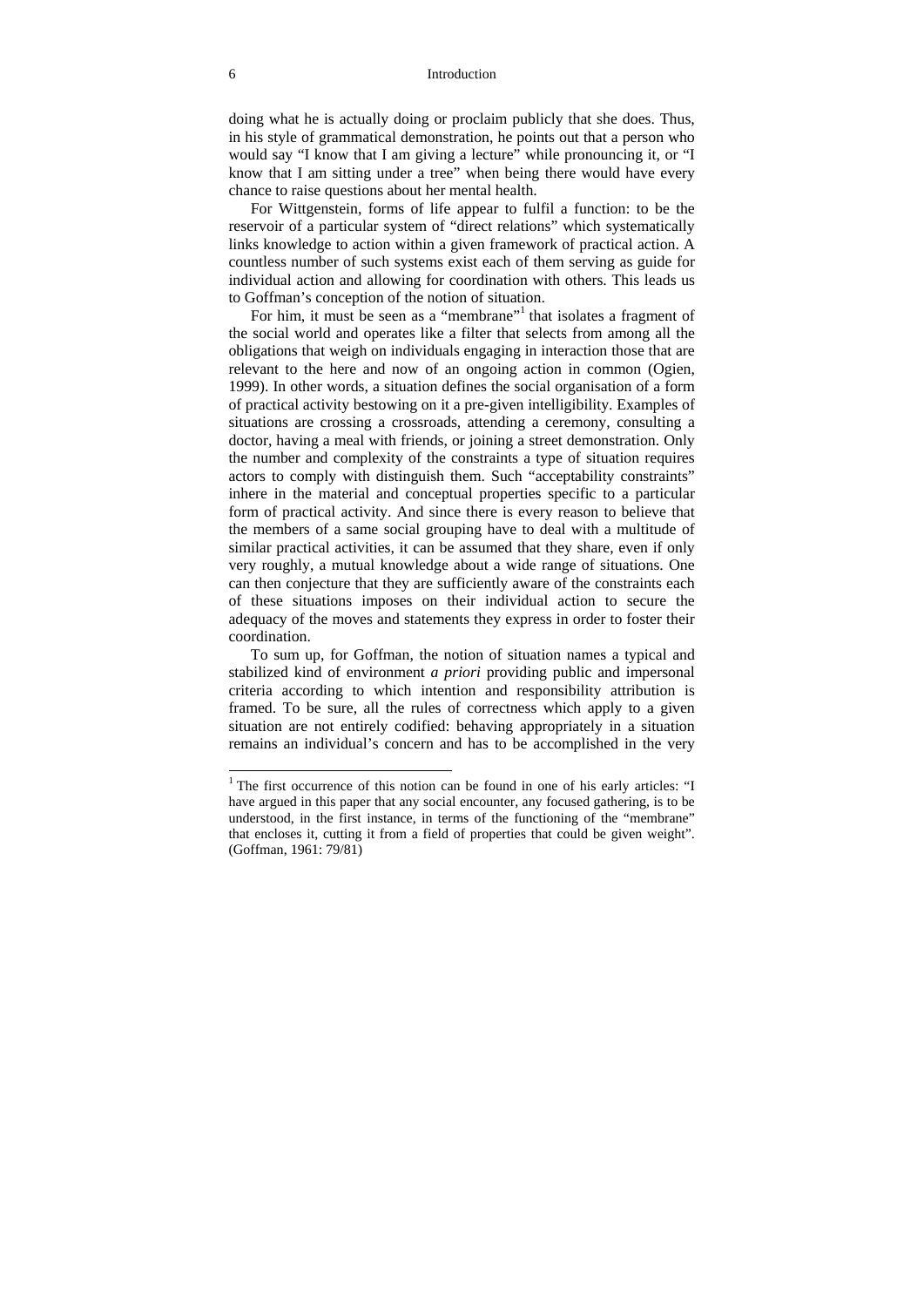sequentiality of actual exchanges. But the situation is constantly drawn on to make sense of the moves made and the words spoken. So if someone acts inaccurately, she might be able to figure it out by merely considering others' reactions and find a way to repair her misconduct right away, as long as she does not want to pass for an impostor or worse. In short, just like forms of life, situations are loaded with instructions allowing for coordination of action in common.

Thus, in Goffman's perspective, which is the one I call "realistic interactionism", any individual conduct must necessarily express itself in correspondence with a pre-given set of expectations that each of the partners engaged in a particular undertaking has to meet. Where does the mastery of situations that people demonstrate in their daily activities stem from? Does it purely and simply derive from the native belonging to a singular social world? Both Wittgenstein and Goffman contend that such mastery should be conceived of as a practical knowledge acquired in the sheer familiarity with the countless "forms of life" or "situations" in which individuals are regularly engrossed. One can then assume that most people "naturally" know how to appropriately make use of the criteria which allow for the adjustment of their conduct to the circumstances in which they happen to find themselves.

#### **Knowledge as action**

A working hypothesis underlies the six chapters of this book, namely that there is a *de facto* convergence between the standpoints of Wittgenstein, pragmatism and realistic interactionism since all three hold that a theory of knowledge cannot be divorced from a theory of action. Hence, this book aims at substantiating a claim: knowing should be apprehended as a practical activity people have to accomplish for they are compelled to elicit mutual intelligibility about "what is going on" in order to secure the smooth flow of the course of action they are involved in. Accordingly, I will try to expound three methodological tenets on which the analysis of knowing as practical activity should rest: *radical indeterminacy* (i.e. admitting the essential incompleteness of action and the ceaseless reframing of meanings); *the contextual nature of experience* (i.e. considering that any social activity is totally and unavoidably part of its environment); *the emergence of the "facticity" of objects and events*  during the sequential accomplishment of an action in common (i.e. giving up the *a priori* cause/effect distinction).

Though sticking to these three tenets is no small challenge for analysis, I surmise that it would help preventing social scientists from drifting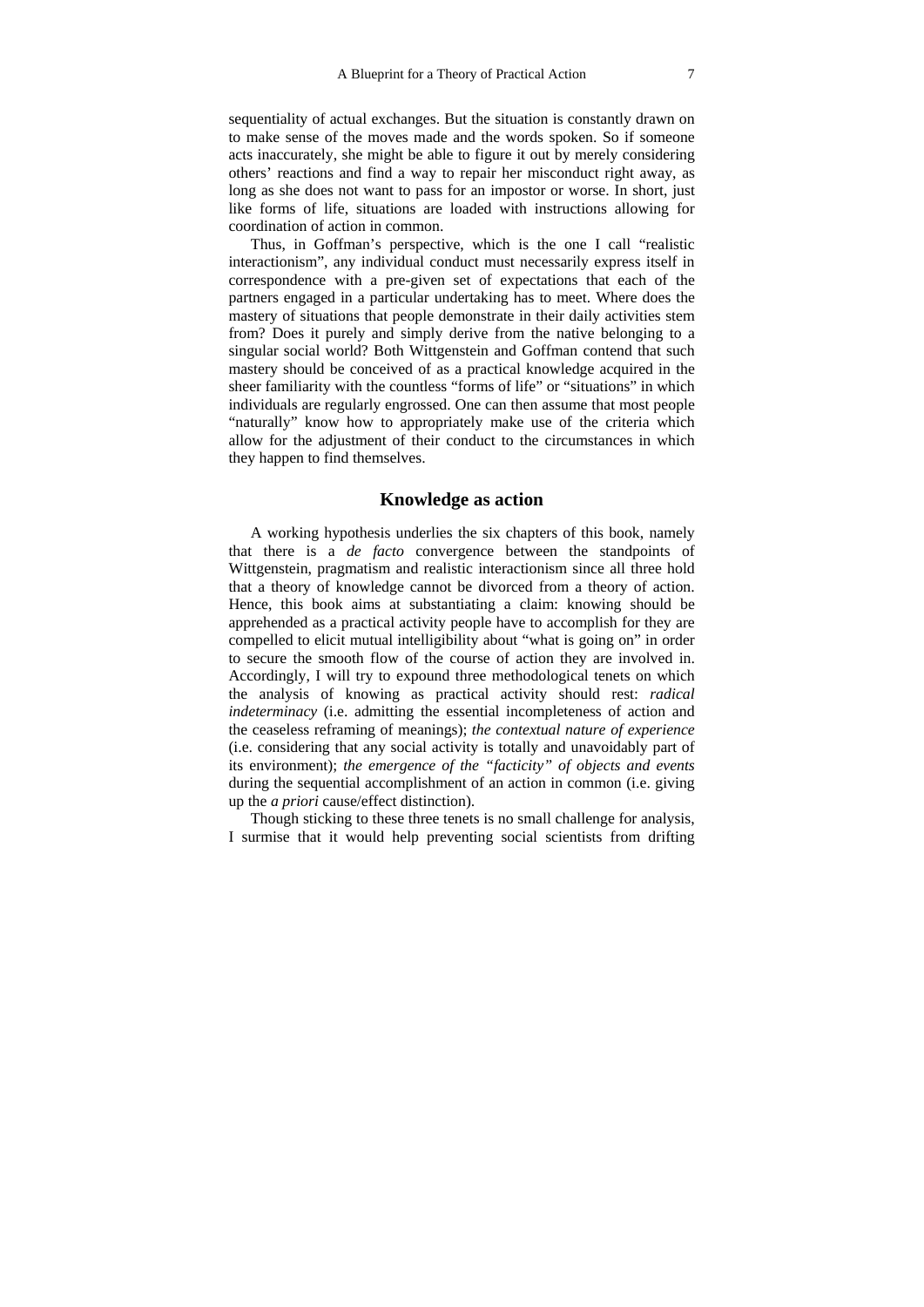toward essentialism, foundationalism or determinism and firmly endorse an open, dynamic and pluralistic perspective when considering the relationship between knowledge and action.

In that sense, this book sends out an invitation to social scientists and philosophers to keep on working jointly in devising an articulate model of practical action.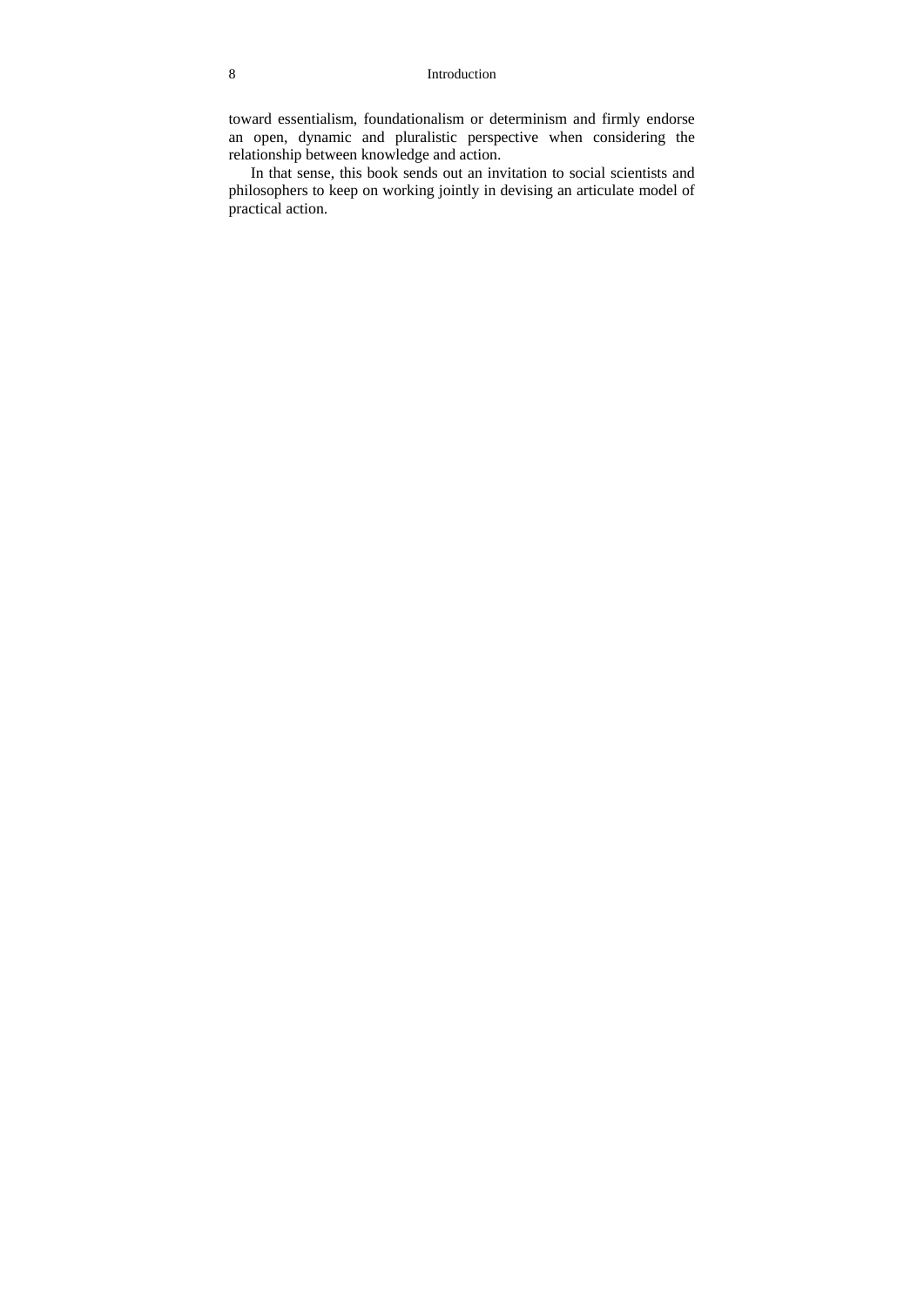### CHAPTER ONE

## PRAGMATISM'S LEGACY TO SOCIOLOGY RE-SPECIFIED

Although referring to Pragmatism has become a common practice in the social sciences over the last decade, it has developed somewhat confusingly. One of the reasons for this state of affairs is that, rather than being a clearly defined doctrine the principles of which one might adhere to, Pragmatism is first and foremost an *attitude* and a *method*. On the one hand, Pragmatism refers to a typical American predilection for adventure and the discovery of uncharted territories, a particular fondness for risktaking, an awareness of the sway of contingency and uncertainty on individual behaviour (Wahl, 2005). The pragmatist attitude invites one to acknowledge the infinite openness of the world we live in and the fact that human beings are integral parts of their physical and material environment. It commands to be mindful of the "creativity of action" (Joas, 1997). In the social sciences, this attitude translates into the priority of action over thought and a specific sensitivity to the incapacitated state in which science finds itself when it tries to explain what occurs when people act together.

On the other hand, Pragmatism is "a method for the practical evaluation of ideas, concepts, and philosophies, not from the point of view of their internal coherence or rationality, but from the point of view of their "practical consequences"" (Lapoujade, 1997: 10). Pinkard (2007) has singled out two determining aspects of this method. The first is that knowledge (construed as the fixation of beliefs) should be conceived of as an aspect of the evolutionary process whereby life (and the human species at large) subsists and grows. The second concerns normativity. From a pragmatist perspective, individuals select the norms to which they confer authority and decide to abide by or not (which means that individuals are capable of subjecting norms to criticism) in view of the satisfaction of their practical needs<sup>2</sup>.

l

<sup>&</sup>lt;sup>2</sup> One should remember that the pragmatist conception of satisfaction is not utilitarian but directly linked to what is required for the appropriate accomplishment of an action in a given circumstance.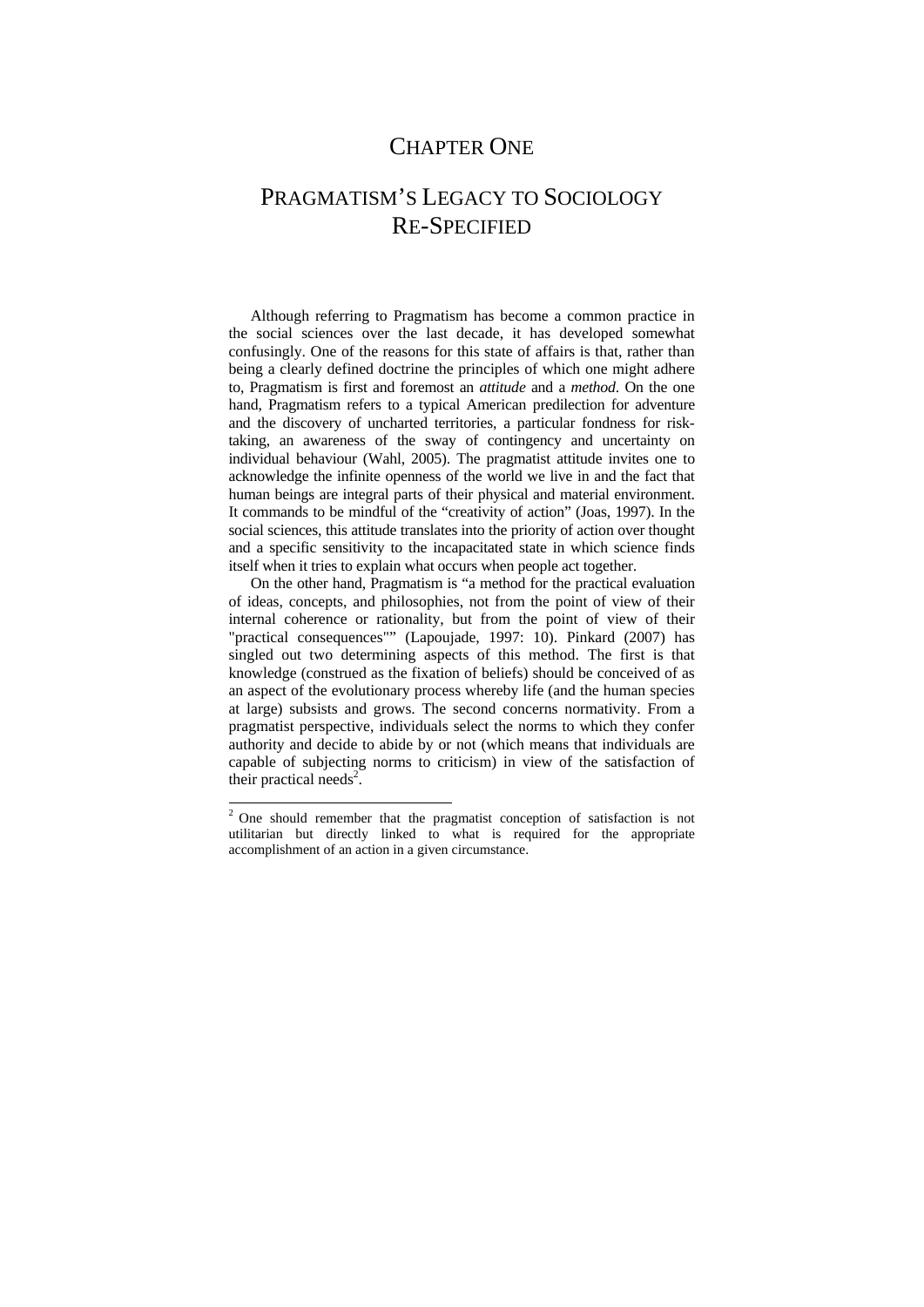The spirit of this brand of philosophy is conveyed by both this attitude and this method. One of the problems the reception of Pragmatism in the social sciences is confronted with is that one tends to confuse its spirit with its letter – that is a reputed finite corpus of theoretical propositions. This confusion is all the more complicated than the label Pragmatism in its academic uses accommodates at least five different strands of thought:

- 1. First the original and already deeply divided Pragmatism of the four founding fathers: Peirce (philosophy of logic and mathematics and theory of signs); James (radical empiricism); Dewey (theory of inquiry and experience); and Mead (social behaviourism).
- 2. "Analytical pragmatism", formulated in connection with Vienna Circle's logical empiricists, especially Carnap.
- 3. "Democratic pragmatism", which appeared when C.W. Mills, following Dewey, endorsed the social critique developed by the Frankfurt School proponents who emigrated to the US in the 1940's (Adorno, Horkheimer, Neuman, Marcuse) (Horowitz, 1966).
- 4. In the mid 1970s, Apel's interpretation of Peirce and Mead alongside Habermas' theory of communicative action gave birth to an inter-subjective version of pragmatics that, strangely enough, became annexed to Pragmatism (Kreplak & Lavergne, 2008).
- 5. Eventually, a revival of Pragmatism occurred under the lead of contemporary American philosophers (Putnam, Rorty, Brandom) who have rediscovered its unique legacy on the two opposing sides of community and democracy.

Thus, looking for a canonical definition of the letter of Pragmatism and striving to adhere to it seems to be a misleading endeavour. The best contemporary sociologists should do, I would argue, is retrieving a series of basic methodological orientations by browsing through the pragmatist literature and ascertaining how they might eventually be made use of by the social sciences. Bernstein has mapped out a path to proceed:

"For all their differences, there are common themes running through the works of the "classical" pragmatists. There is a persistent questioning of the very idea that philosophy (or any form of inquiry) rests upon secure, fixed foundations which can be known with certainty. More radically, the pragmatists challenge the tacit presupposition of much modern philosophy that the rationality and legitimacy of knowledge require necessary foundations. Inquiry neither has or needs any such foundations. The pragmatists did not think that abandoning all foundational claims and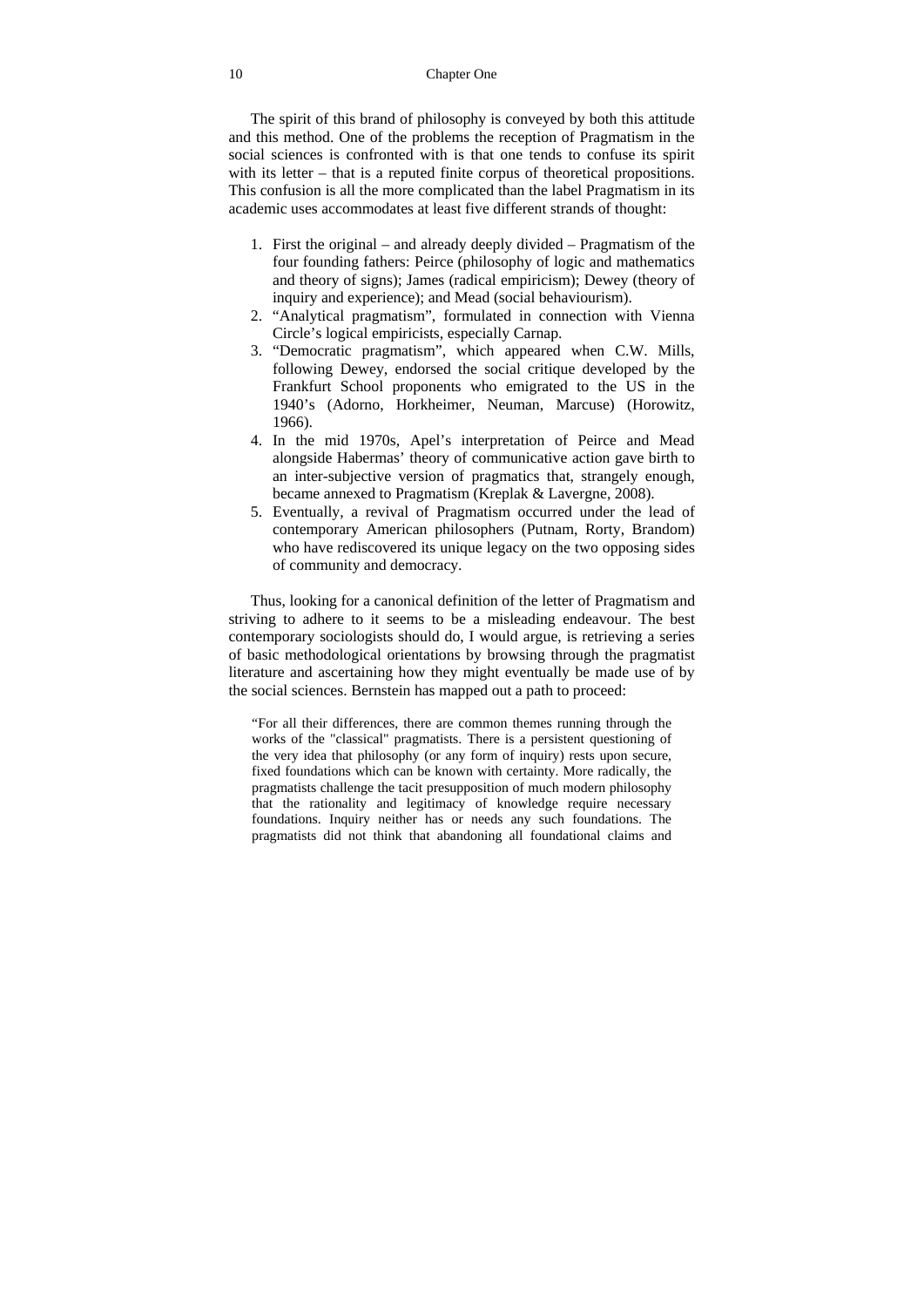metaphors leads to skepticism (or relativism). They stressed the fallibility of all inquiry. Every knowledge claim is open to potential criticism. It is precisely because of this intrinsic fallibility that, beginning with Peirce, the pragmatists focused their attention on the community of inquirers to test and criticize all validity claims […] The classical pragmatists shared a cosmological vision of an open universe in which there is irreducible novelty, chance, and contingency. They rejected doctrines of mechanical determinism which were so popular in the late nineteenth century." (Bernstein, 1992: 814-815)

Following this lead, this chapter aims at demonstrating that, rather than its letter, it is the spirit of Pragmatism which justifies claiming its affinity with analytical philosophy and realistic interactionism. To do so, I will rely on Putnam's qualification of this spirit, which he has defined by four main features: a) antiskepticism, that is, doubt must be seen as the origin of knowledge and as a positive factor since it calls for inquiry; b) fallibilism, that is no metaphysical guarantee exists which immunizes any belief against revision; c) a rejection of the fact/value dichotomy (objective facts cannot be thought of as totally separated from the value which people immediately attribute to them); and d) the primacy of practice over theory (action is the irremediable setting in which ordinary lives unfold) (Putnam, 1994: 152). According to Putnam, the key idea Pragmatism has brought to theoretical reasoning**–**philosophical or social**–** is that fallibilism does not necessarily lead to scepticism. Or, in other words, that doubt does not compel renouncing the quest for truth or denying the possibility of a valid description of reality. Jacques Bouveresse has given, unwillingly, a good illustration of the use the social sciences might make of such blending of fallibilism with antiskepticism. "What we should try to understand is precisely how the use of language can be, in certain respects, so systematic and expected and at the same time, in a different way, so unpredictable and innovative" (Bouveresse, 1987: 14). The same idea has been endorsed by realistic interactonists who analyse action in common by taking into account the fact that social behaviour is *by and large foreseeable* (our expectations and the forms of practical action in which they make sense are well-known to us) and, at the same time, *absolutely unpredictable* (no one knows what might exactly happen in the course of an interaction). In a certain way, the method of Pragmatism as defined by Putnam enables the social sciences to serenely accept that as ordinary people regularly "do things together"<sup>3</sup> they are able to adequately deal with two principles which seem to be contradictory, that is *a priori* determination (having a view of what can be expected from

<sup>&</sup>lt;sup>3</sup> To quote the title of one of H. Becker's books (1986).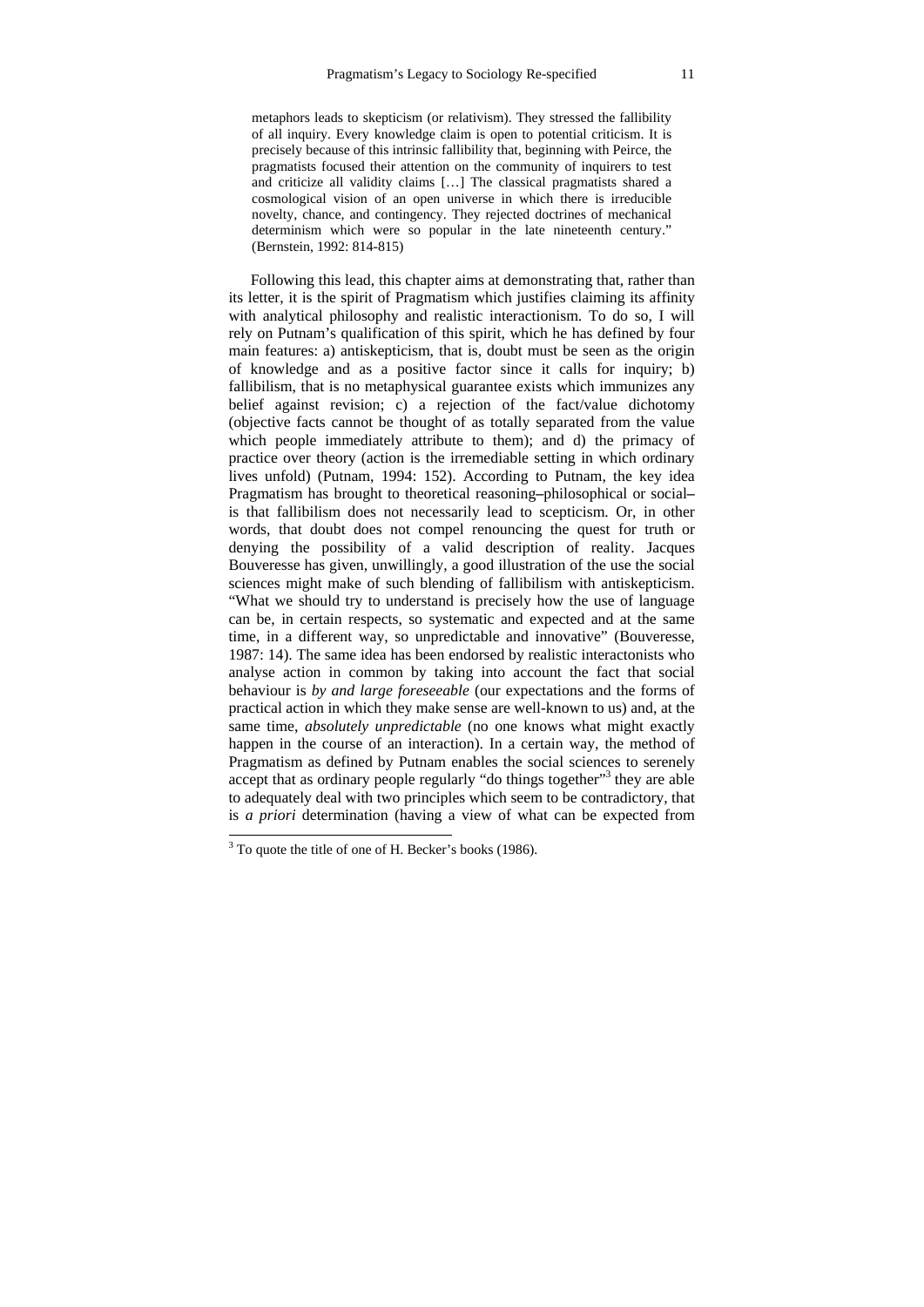others in a host of situations) and its opposite (facing the versatility of their partners' reactions in changing circumstances).

Nowadays, social sciences scholars are prone to admit the notions of uncertainty, plurality of worlds, and meaning-dependence on context. Many are attentive to the changing details of the circumstances in which practical activities ordinarily unfold, reject any separation between knowledge and action, and seriously take into account the forms of reasoning which inform and guide individual action. Such an analytical stance can be viewed as part of the legacy of Pragmatism to the social sciences. Yet the nature of this legacy is still disputed and can be traced in many different directions. It is thus important to review the nature and relevance of some presumptive sociological heirs of Pragmatism.

#### **Goffman's definition of the situation**

Doubt and indeterminacy are two major mainstays of the pragmatist standpoint. Taking these essential properties of human life into account is compelling since it calls for acknowledging that people have to ceaselessly and ingeniously overcome the innumerable uncertainties social interactions are rife with. Endorsing such a standpoint definitely rules out any attempt to explain action in common by reducing it to a mere mechanism. Hence one can contend that the causalist, culturalist and cognitivist twists given to pragmatism by Gross (2009) are totally at odds with the pragmatist attitude (which favours anti-foundationalism, antitheoreticism, anti-mentalism, pluralism and holism). His claim is founded on an analysis of the key notion of habit which portrays it as a culturally stabilized way of behaving which is stored in the brain and guides individual action in an automatic mode. It surprisingly ignores the basic assumptions which define the pragmatist method: infinite openness of inquiry, duality of habit, experimentalism, indeterminacy, uncertainty. A more genuine–yet challenging–use which has been made of the legacy of Pragmatism is, or so do I claim, the one offered by Goffman's sociological stance.

When one ponders over the current relationship between Pragmatism and sociology, four notions come immediately to mind: definition of the situation; taking the place of the other; plurality of worlds; and the Self. In *Frame Analysis,* Goffman (1974) has straightforwardly dispensed with some of them. Let us first consider his qualification of the first notion:

"There is a venerable tradition in philosophy that argues that what the reader assumes to be real is but a shadow […] A current example of this tradition can be found in the W.I. Thomas dictum: "If men define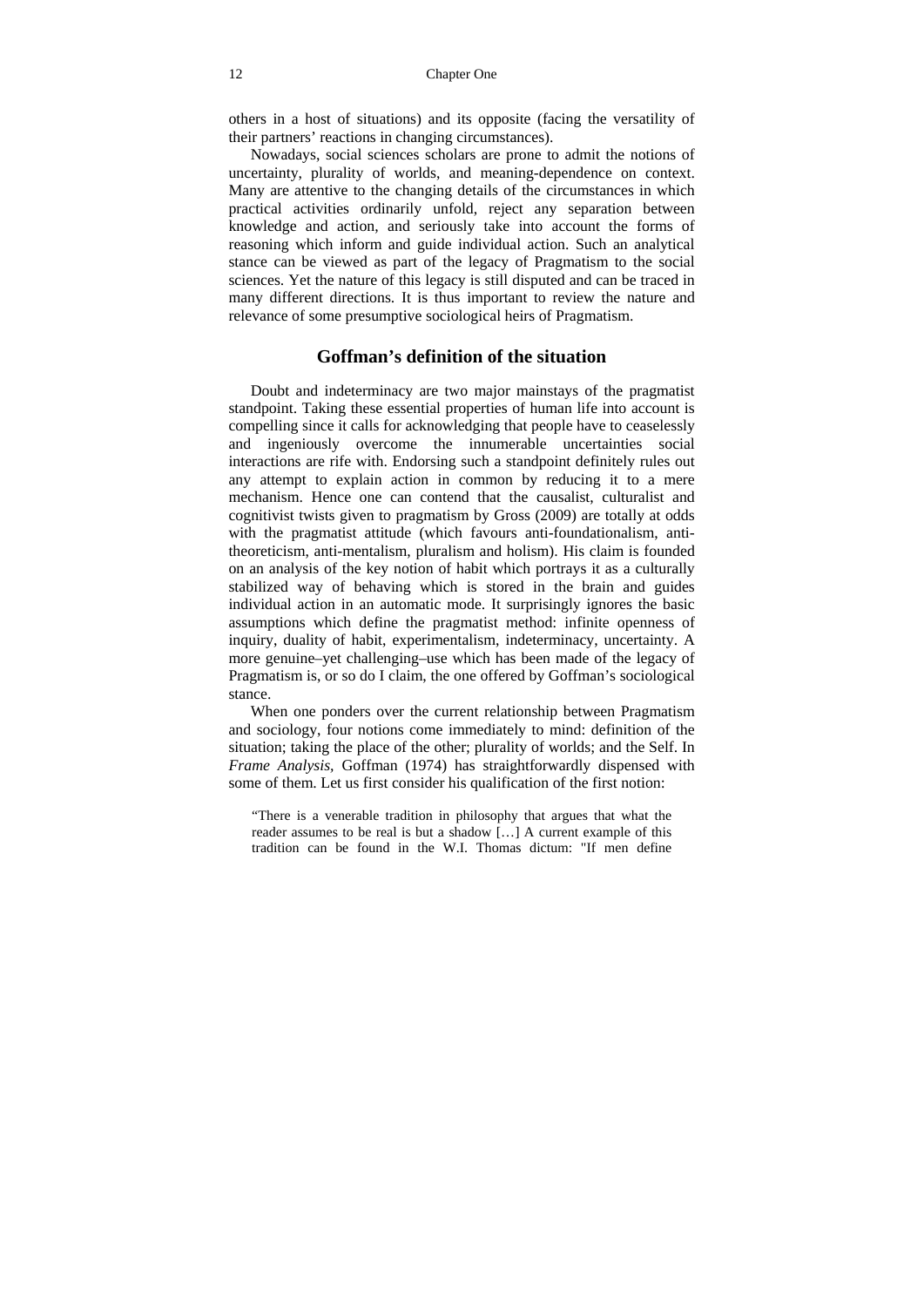situations as real, they are real in their consequences". This statement is true as it reads but false as it is taken. Defining situations as real certainly has consequences, but these may contribute very marginally to the events in progress, in some cases only a slight embarrassment flits across the scene in mild concern for those who tried to define the situation wrongly [...] Presumably, a "definition of the situation" is almost always to be found, but those who are in the situation ordinarily do not create this definition, even though their society often can be said to do so; ordinarily, all they do is to assess correctly what the situation ought to be for them and then act accordingly." (Goffman, 1974: 1-2)

Furthermore Goffman's conception is connected to a pluralistic outlook on society as he contends that:

"one finds, in modern societies at least, is a nonexclusive linkage-a "loose coupling"-between interactional practices and social structures, a collapsing of strata and structures into broader categories, the categories themselves not corresponding one-to-one to anything in the structural world, a gearing as it were of various structures into interactional cogs." (Goffman, 1983a: 11)

For Goffman, the strength of this loose coupling is constantly put to a test in the ceaseless flow of action in common in everyday life. He is then led to endow individuals with an epistemic capacity to make an operative use of two kinds of frames: primary and secondary. Primary frames turn:

"what would otherwise be a meaningless aspect of the scene into something that is meaningful […] each primary framework allows its user to locate, perceive, identify, and label a seemingly infinite number of concrete occurrences defined in its terms. He is likely to be unaware of such organized features as the framework has and unable to describe the framework with any completeness if asked, yet these handicaps are no bar to his easily and fully applying it." (Goffman, 1974: 21)

Once primary frames have been projected (an "operating fiction temporarily accepted" says Goffman), "transformations" take place to monitor the adjustments individuals have to make to suit the constant changes occurring in the unpredictable course of interactions. Goffman asserts that:

"in many cases, the individual in our society is effective in his use of particular frameworks. The elements and processes he assumes in his reading of the activity often *are* ones that the activity itself manifests - and why not, since social life itself is often organized as something that individuals will be able to understand and deal with. A correspondence or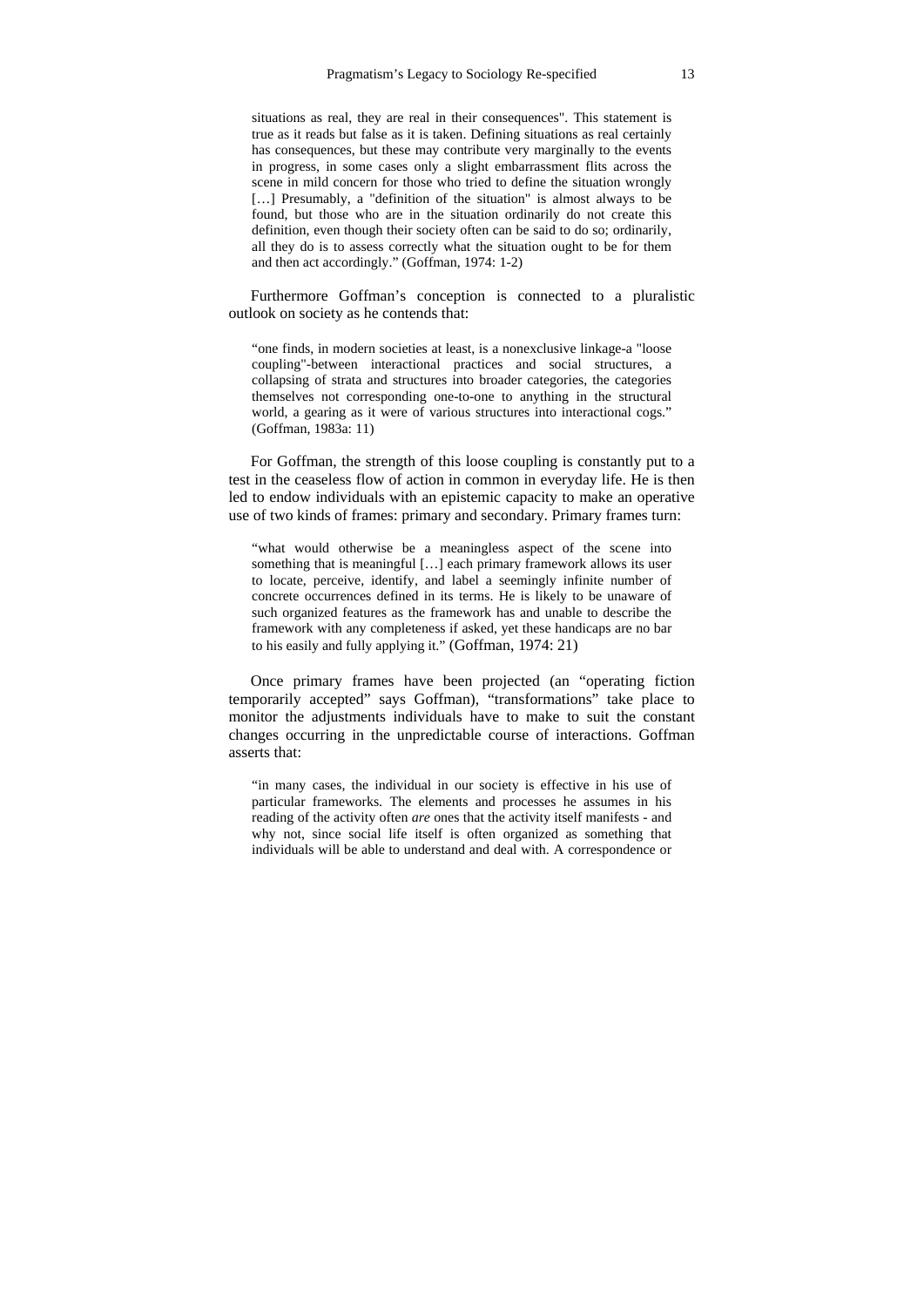isomorphism is thus claimed between perception and the organization of what is perceived, in spite of the fact that there are likely to be many valid principles of organization that could but don't inform perception." (*ibid.*: 26)

Such permanent ordering and reordering of social reality during interaction occurs according to the multiple and unpredictable ways individuals are able to associate primary and secondary frameworks. These frameworks afford impersonal (they apply to all) and binding (their use is compelling, as far as one wants to make one's action intelligible to others) criteria of judgement that all those who are engaged in a situation should employ. This phenomenon is empirically substantiated and it is seen as demonstrating that everyone knows how to adequately make use of these criteria since they are fixed in ordinary language and are inherent to each normative order appropriate to a given practical activity. Hence Goffman surmises that:

"whenever we come into contact with another through the mails, over the telephone, in face-to-face talk, or even under merely through immediate co-presence, we find ourselves with one central obligation : to render our behaviour understandably relevant to what the other can come to perceive is going on. Whatever else, our activity must be addressed to the other's mind, that is, to the other's capacity to read our words and actions for evidence of our feelings, thoughts and intent. This confines what we say and do, but it also allows us to bring to bear all of the world to which the other can catch allusions." (Goffman, 1983b: 51)

Goffman denies that a mutual agreement reached through rational deliberation is required for action in common to take place in a smooth and coordinated way since, generally, the appearance of coordination is enough for people to guess that it is actually working. That is why Goffman claims that defining a situation must be conceived of as a neverending endeavour which requires uninterrupted involvement by all those who take part in an interaction:

"the process of mutually sustaining a definition of the situation in face-toface interaction is socially organized through rules of relevance and irrelevance. These rules for the management of engrossment appear to be an insubstantial element of social life, a matter of courtesy, manners, and etiquette. But it is to these flimsy rules, and not to the unshaking character of the external world that we owe our unshaking sense of realities." (Goffman, 1961: 81)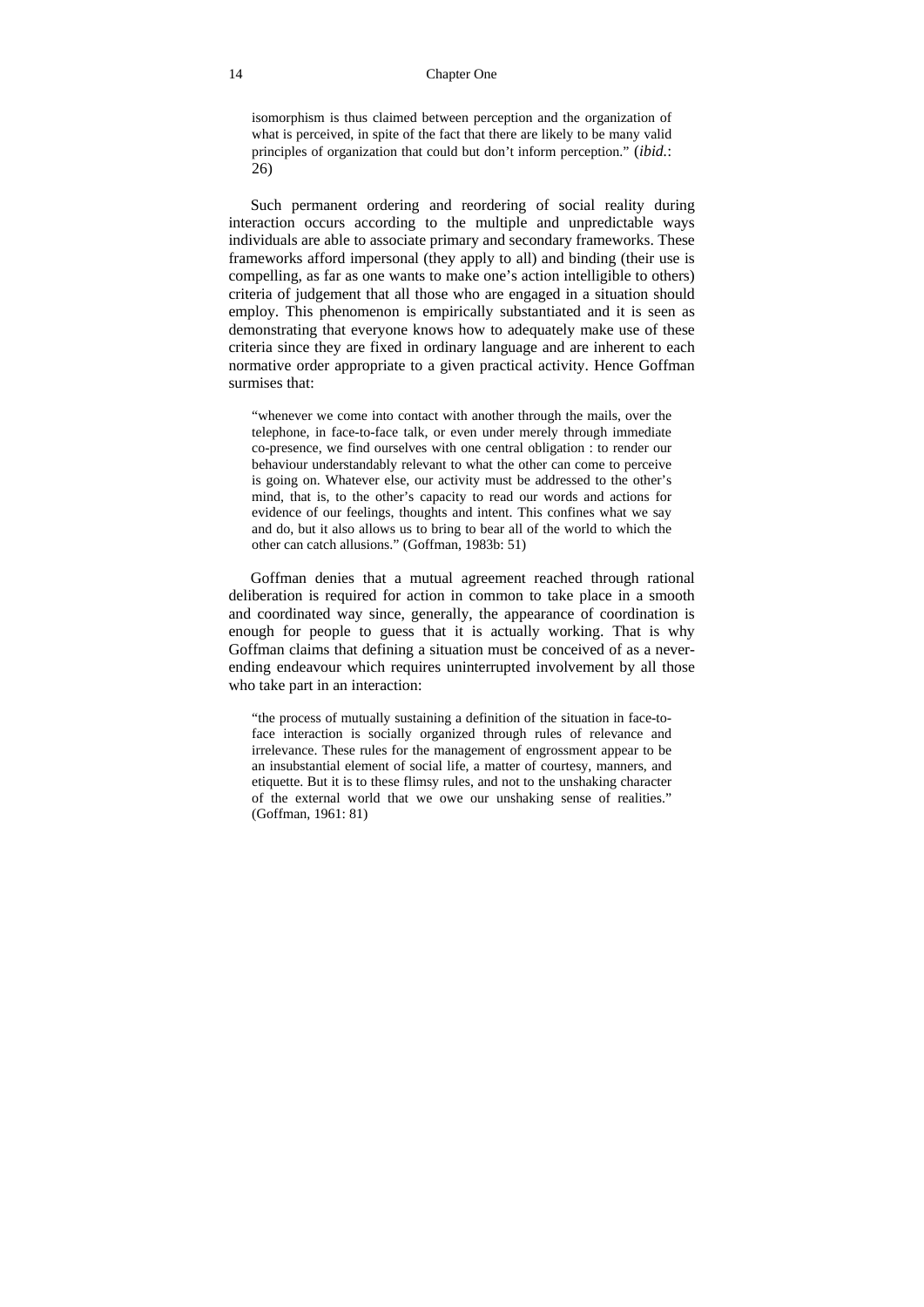Goffman has later revised his too optimistic statement about our "unshaking sense of realities" insisting next on the vulnerability of social reality–a vulnerability that unavoidably affects even the natural or corporeal features of human life.

"By definition, we can participate in social situations only if we bring our bodies and their accoutrements along with us, and this equipment is vulnerable by virtue of the instrumentalities that others bring along with their bodies. We become vulnerable to physical assault, sexual molestation, kidnapping, robbery and obstruction of movement, whether through the unnegotiated application of force or, more commonly, "coercive exchange" […] Similarly, in the presence of others we become vulnerable through their words and gesticulation to the penetration of our psychic preserves, and to the breaching of the expressive order we expect will be maintained in our presence." (Goffman, 1983a: 4)

To sum up, to a construal of the notion of definition of the situation which acknowledges that acting together requires reaching an explicit agreement on "what is going on", Goffman substitutes the view that social reality is irremediably submitted to vulnerability. He therefore recommends that sociological attention be directed "on what it is about our sense of what is going on that makes it so vulnerable to the need for these various re-readings [...] I am not addressing the structure of social life but the structure of experience individuals have at any moment of their social lives." (*ibid.*: 13)

The second mainstay of Pragmatism that Goffman objects to is Mead's foundational notion of "conversation of gestures" (Mead, 1922) which, according to him, begs the social nature of "naturalness". Considering the bearing of the mere presence of bodies on interaction, Goffman contends that:

"Mead's distinction between "significant" and "nonsignificant" gestures is not entirely satisfactory here. Body idioms involve something more than a nonsignificant "conversation of gestures" because this idiom tends to evoke the same meaning for the actor as for the witness, and tends to be employed by the actor because of its meaning for the witness. Something less than significant symbolism seems to be involved, however: an extended exchange of meaningful acts is not characteristic; an impression must be maintained that a margin of uncalculating spontaneous involvement has been retained in the act; the actor will usually be in a position to deny the meaning of his act if he is challenged for performing it." (Goffman, 1963: 34, note 2)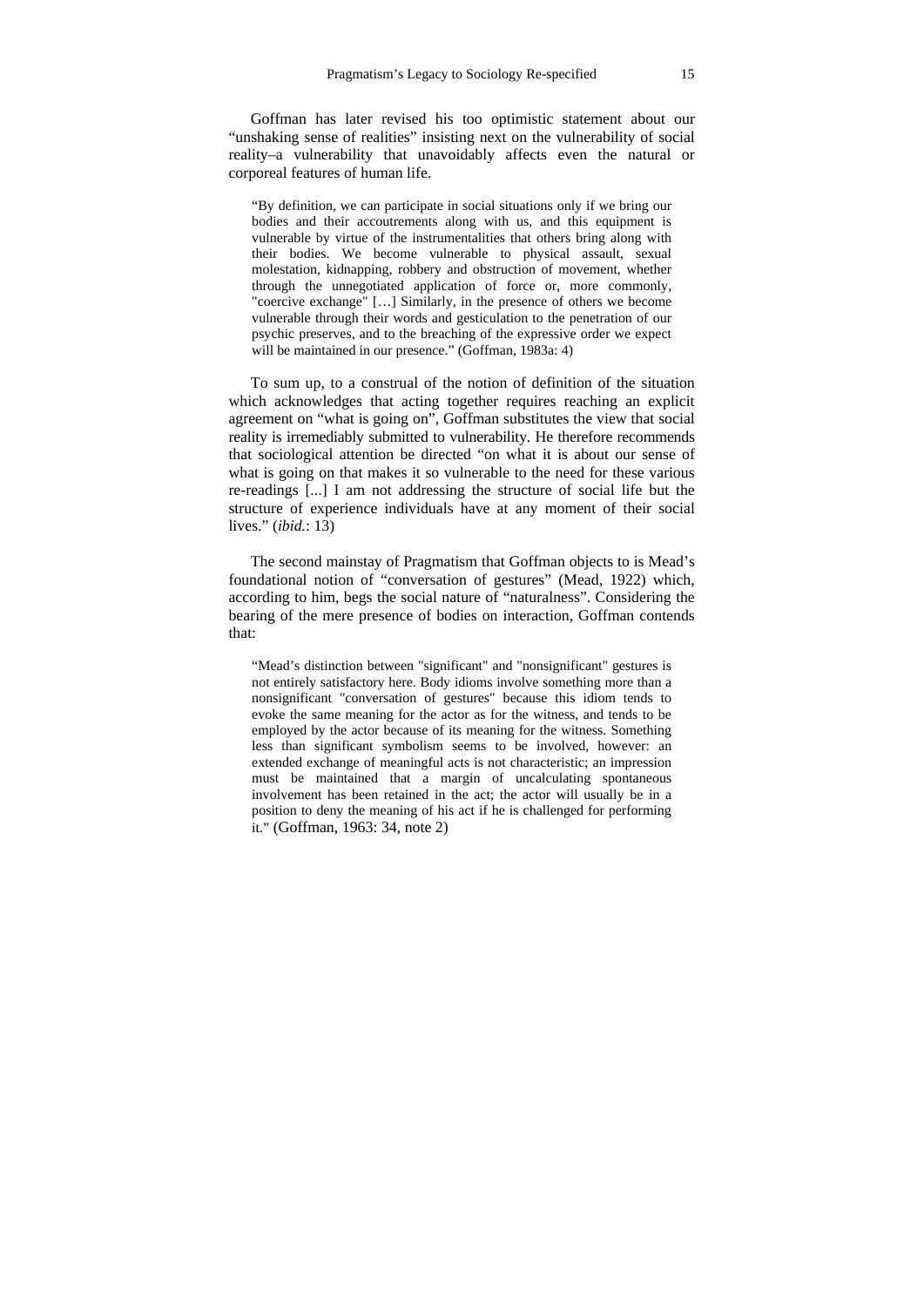In a certain way, one could argue that Goffman is more committed to the pragmatist notions of doubt and indeterminacy than Mead. Whereas the latter asserts that an act can be complete whenever the appropriate response of the other has been picked out among those which the environment makes available, the former suspects that individuals may at all times wonder whether the given response is satisfying or not. For Goffman, uncertainty always prevails and has constantly to be done away with. To do so, individuals rely first on the situation in which they find themselves. According to his definition, a situation is a typical and stabilized fragment of the social world which controls beforehand individual action that comes to be engaged in it at any given point in time. As situations pre-exist encounters and survive their termination, they operate as an institution which provides individuals with impersonal criteria to ascertain "what is going on" and "what to do next" in current interactions. In Goffman's words, situations socially organize experience, i.e. the immediate apprehension of social reality.

Now what about the notion of "taking the place of the other" that Pragmatism has bequeathed to sociology? The notion derives from Mead's naturalistic account of the primitive order commanding the exchanges between "organisms" (among them human beings) which are set up to react in an adjusted way. Contrary to the use Blumer has made of Mead's notion of "conversation of gestures" by emphasizing the interpretative process involved in social intercourse and overvaluing the notion of Self, Goffman focuses upon the situational rather than the "symbolic" nature of interaction (Denzin and Keller, 1981). He states:

"I assume that when individuals attend to any current situation, they face the question: "What is it that's going on here ?" Whether asked explicitly, as in times of confusion and doubt, or tacitly, during occasions of usual certitude, the question is put and the answer to it is presumed by the way the individuals then proceed to get on with the affairs at hand." (Goffman, 1974: 8)

The difference between Mead and Goffman in this regard is easy to explain. Goffman substitutes the notion of "role" to the notion of "place of the other". Whereas the latter is socially undifferentiated, the former refers to a socially defined position in an organized form of practical activity. "Taking the role of the other" implies being able to endorse the perspective of the partner in interaction while "taking the place of the other" only requires opting for the right response. What is crucial here is the importance both Mead and Goffman attribute to the Second Person as key condition for coordination of action to be accomplished (in Goffman's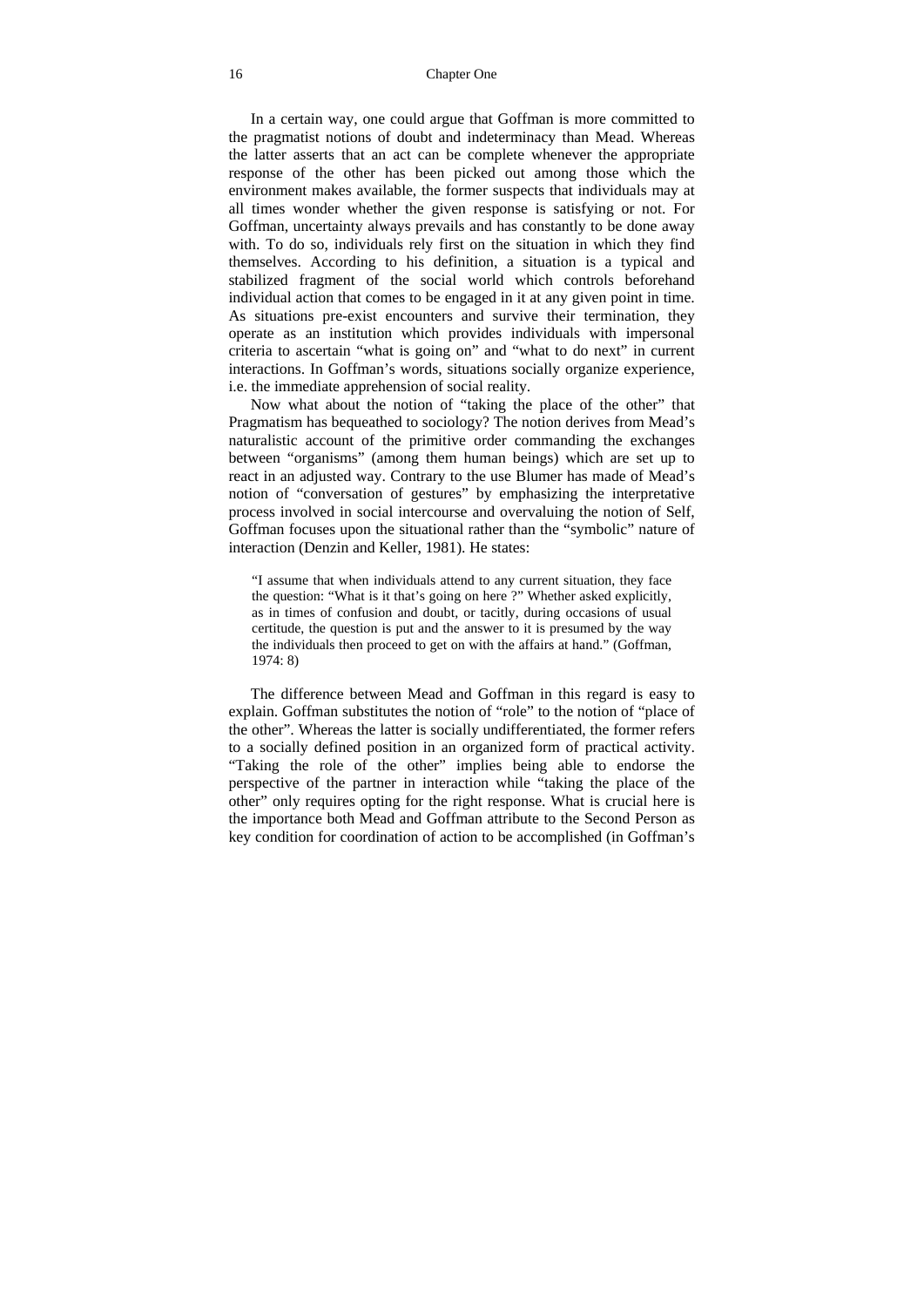perspective), or for an act to be completed (in Mead's perspective). Also of note is that behind Goffman's role theory lies a sociological model of practice (i.e. situated action in common) which denies, just as Dewey (1984) did, any separation between knowledge and action. This model combines three features:

- 1) everyone has prior knowledge of the approximate practical meaning attached to objects that populate the environment and to unpredictable events that may arise in a situation;
- 2) everyone presumably assumes that such a knowledge is also the one their partners in an interaction possess; and consequently
- 3) everyone aligns their action on the particular "normative order" which allegedly sets what kind of judgements others might elicit according to the situation they find themselves in.

This model is based upon the assumption that each situation specifies a series of roles individuals have to play according to the position they hold in it, that is expectations that one had better to abide by in a given interaction provided that others exercise immediate and constant control over one's performance. The model extends to all social life. Since individuals experience many situations and endorse a multitude of different roles, one can assume that they share, even if approximately, a common knowledge about a huge array of such role obligations and get a satisfactory enough sense of the correctness of the moves they can make in each situation they are engrossed in. This leads to the third sociological amendment to Pragmatism.

#### **Pluralism in a sociological perspective**

A crucial aspect of the spirit of Pragmatism is pluralism. The question then turns out to be: pluralism of what? In the analysis they offer, Talisse and Aikin draw a distinction between

"two general styles of pursuing [its] meliorist aim. According to what we called inquiry pragmatism, conflicts are to be resolved by the thoroughgoing application of proper methods of inquiry; this would require not only processes of ongoing experimentation but also efforts to maintain the conditions under which inquiry could continue. According to what we called meaning pragmatism, conflicts are to be dissolved by a pragmatic reconstruction of the terms in which the conflict is cast; this means that, when confronted with apparently interminable disputes, we ought to revise our vocabularies in ways that, as William James advised,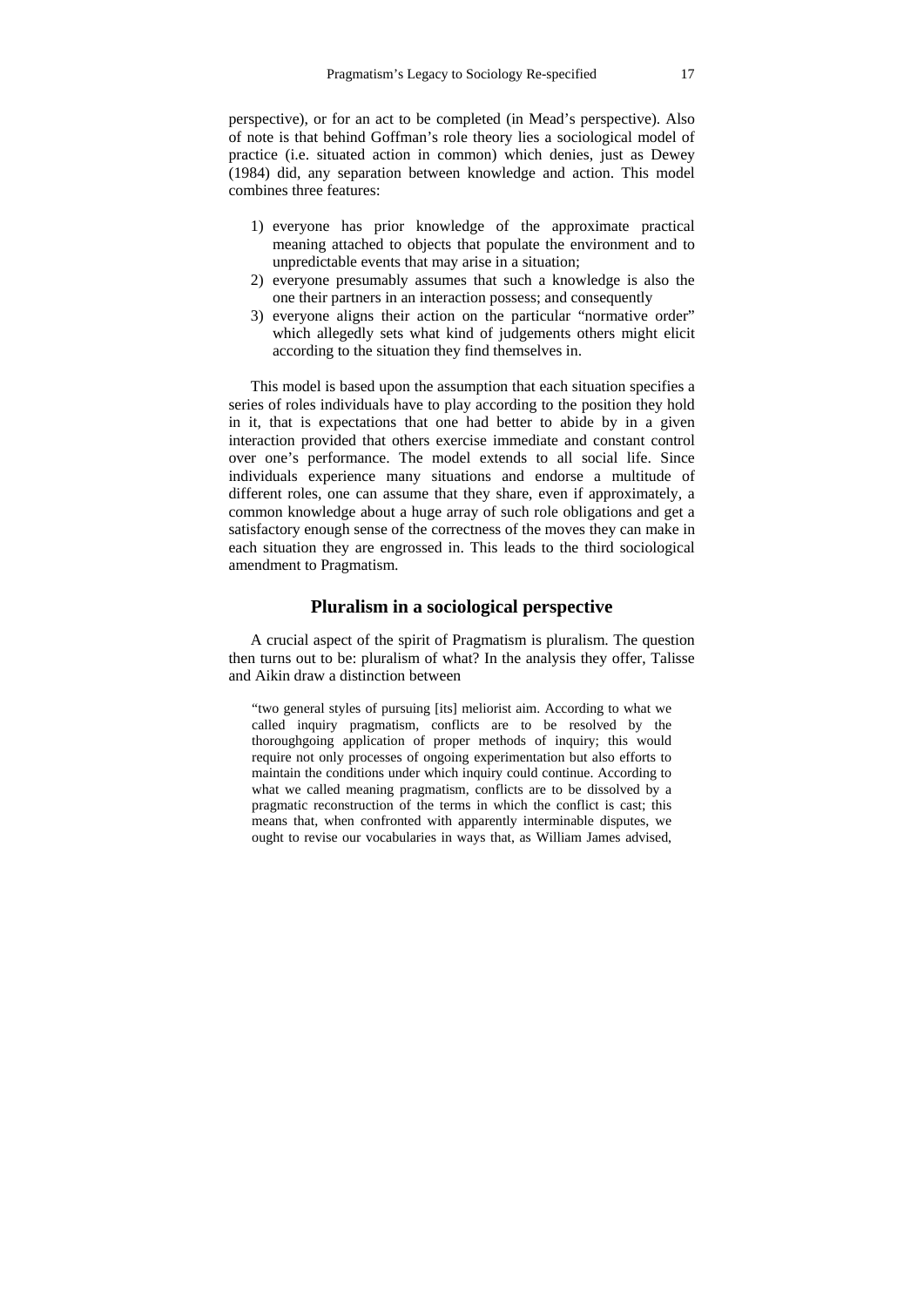"bring in peace"." (Talisse and Akin, 2005: 145)

Talisse and Aikin do contend that pragmatist pluralism amounts to "a *principled* commitment to admirable habits of openness, inclusion, tolerance, anti-hegemony, and experimentalism in all aspects of moral, political, and intellectual life." (*ibid*.) They decry the irresoluteness of such a principled commitment as it fails to engage the so-called *modus vivendi* version of pluralism–i.e. the relativist stance according to which any justification of an action can be taken as valid. Mysak has elaborated upon Talisse and Aikin's distinction by differentiating "meaning pluralism" from "inquiry pluralism" (Mysak, 2005) on more conceptual grounds. According to Mysak, whereas meaning pluralism has to do with the notion of truth (as personified by Peirce), inquiry pluralism is just a matter of standpoints adopted to solve ethical conflicts (as personified by James, Dewey, and Rorty). Mysak's differentiation aptly disentangles two strands of pluralism: moral and methodological. The latter is what sociology is concerned with $4$ .

Goffman, Durkheim, and Garfinkel have devised a sociological version of pluralism which acknowledges the existence of a plurality of normative orders–meaning that individuals regularly make use of as many situated normative orders as needed to sequentially adjust their involvement in the situated action in which they take part (Ogien, 2018). From the perspective of what Mysak calls "inquiry pragmatism", pluralism concerns the relation to truth. Sociologists would rather consider that it affects normativity and the regulatory function it fulfils in coordination of action in common. To get the difference, let us consider first the way Goffman disallows James' view on pluralism:

"I try to follow a tradition established by William James in his famous chapter "The Perception of Reality", first published as an article in Mind in 1869. Instead of asking what reality is, he gave matters a subversive phenomenological twist, italicizing the following question: *Under what circumstances do we think things are real?* The important thing about reality, he implied, is our sense of its realness in contrast to our feeling that some things lack this quality. In his answer, James […] made a stab at differentiating the several different worlds that our attention and interest can make real for us, the possible subuniverses, the "orders of existence" (to use Aron Gurwitsch's phrase), in each of which an object or a given kind can have its proper being: the world of the senses, the world of

l

<sup>&</sup>lt;sup>4</sup> According to Weber, methodological pluralism is perfectly appropriated to the social sciences, since social phenomena are not reducible to one causal factor only and have to be tackled from as many perspectives as necessary.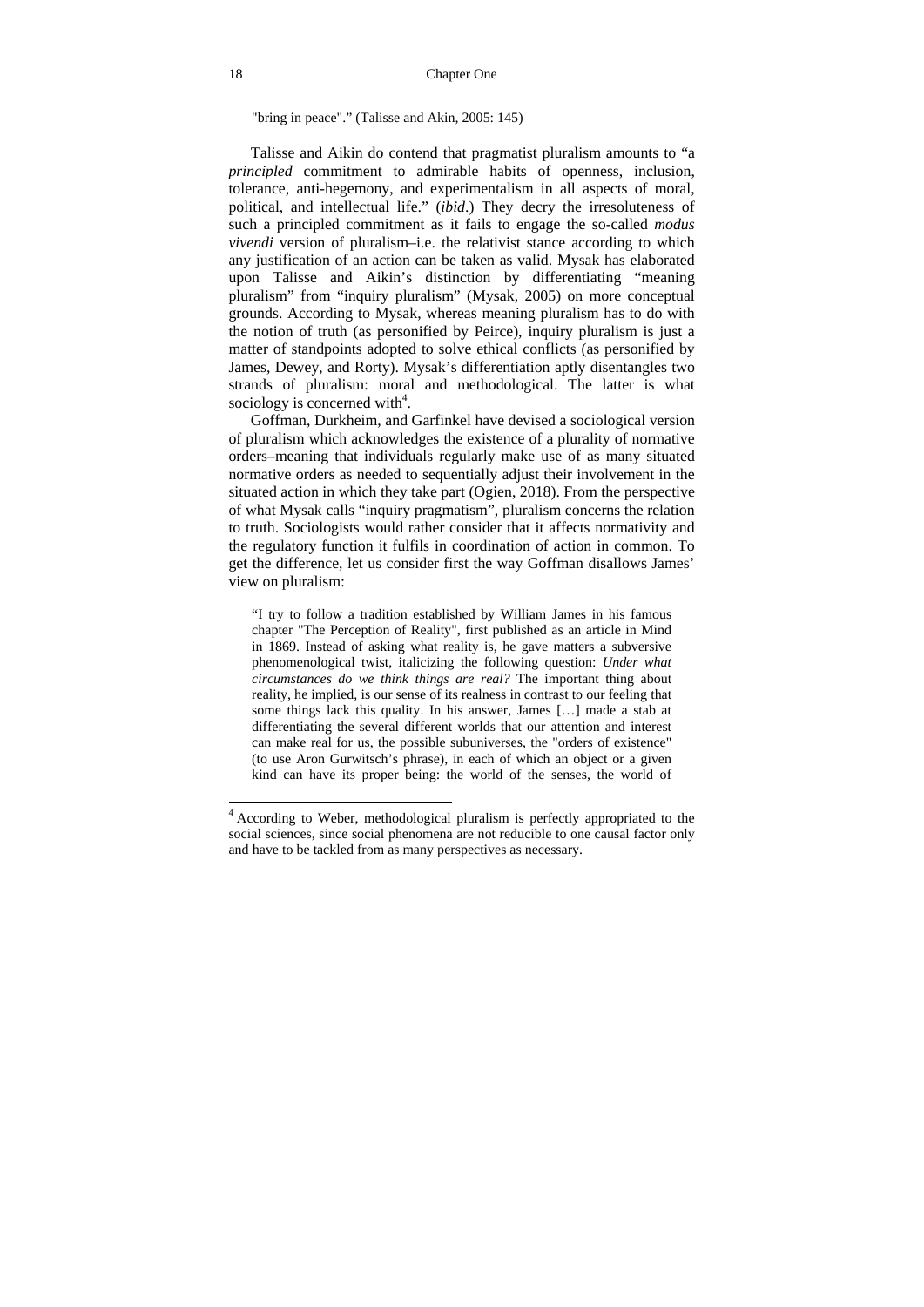scientific objects, the world of abstract philosophical truths, the world of myth and supernatural beliefs, the madman's world, etc. Each of these subworlds, according to James, has "its own special and separate style of existence" and "each world, whilst it is attended to, is real after its own fashion; only the reality lapses with the attention". Then after taking this radical stand, James copped out: he allowed that the world of the senses has a special status, being the one we judge to be the realest reality, the one that retains our liveliest belief, the one before which the other worlds must give way […] James' crucial device, of course, was a rather scandalous play on the word "world" (or reality). What he meant was not the world but a particular person's current world – and in fact as will be argued not even that. There was no good reason to use such billowy words. James opened a door; it let in wind as well as light." (Goffman, 1974: 99)

Goffman, Schütz and Garfinkel acknowledge that all the "provinces of meaning" are on a par. The sociological approach to pluralism they advocate rests upon two facts. First, the world in which we live is fragmented and each organized practical activity is a social world in itself. Second, people know how to shift from one social world to another in their everyday life involvements without any major problem. Sociologists have focused upon this capacity to permanently adjust to the changing circumstances of situated action in common and demonstrated that individuals master a multitude of normative orders since observation shows that they regularly succeed in acting appropriately in most of their commitments. Some pragmatists share the same concern when they refer to Dewey's notion of "valuation" (Dewey, 1939) in order to account for the fact that people discover what they care about in the course of achieving the "ends-in-view" they collectively aim at in a given context of action (Frega, 2014).

Endorsing the perspective of normative pluralism has led sociologists and pragmatists to share the view that individuals may select the norms which they provisionally reckon valuable and decide to abide by or not according to the unfolding circumstances of each action in common. Hence, these sociologists and pragmatists agree to confer two features upon norms. First, they are known to individuals-i.e. they do not operate as purely external constraints as traditional sociology pretends they do. Second, they supply a host of ready-made justifications to explain what is happening here and now and what exactly people are doing. In a certain way then, one could claim that the notion of plurality of normative orders offers a sociological version of one of the provisions of Pragmatism that Putnam advanced: the collapse of the fact/value dichotomy.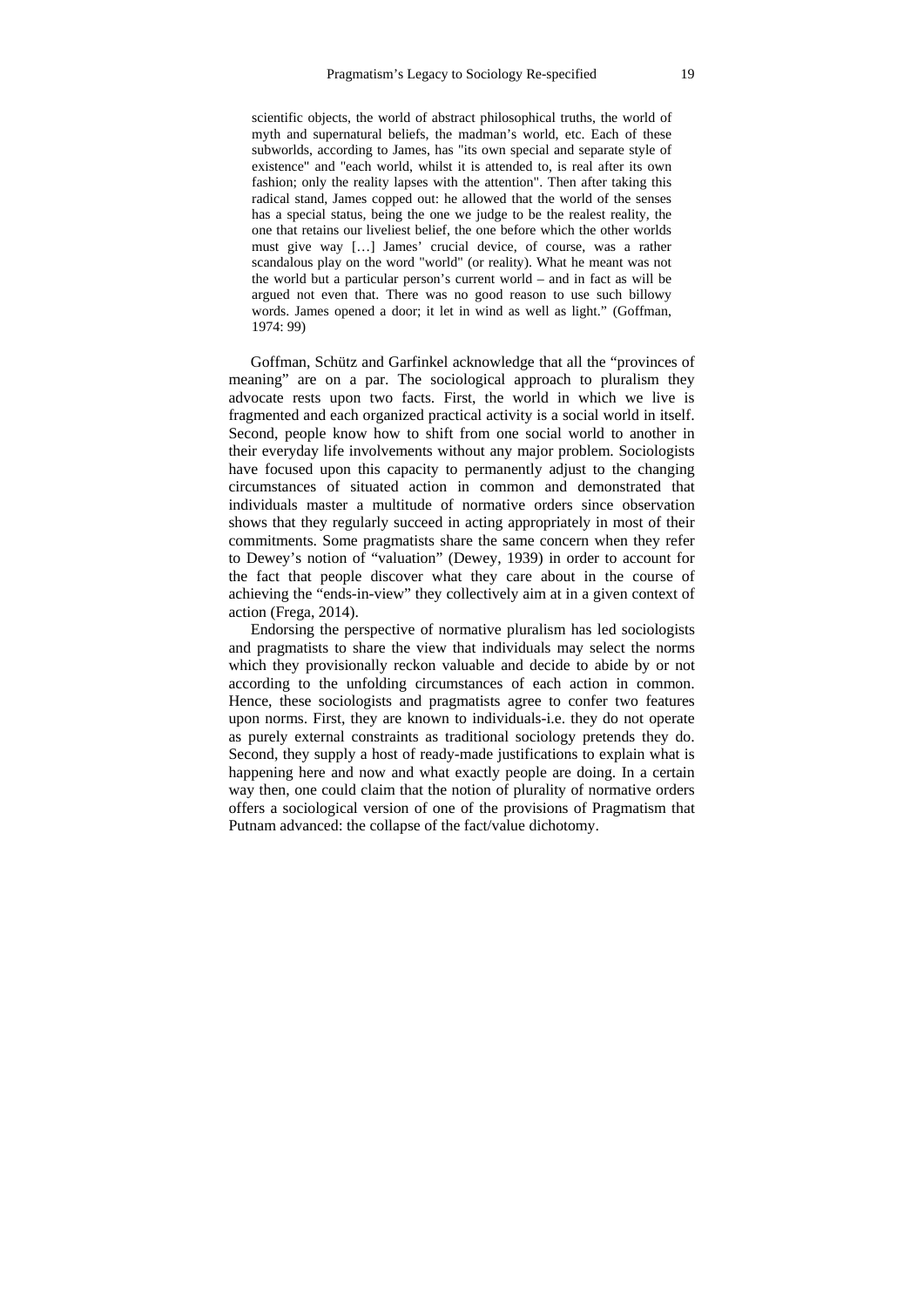#### **Convergence**

The general propositions that exemplify the spirit of Pragmatism are theoretical constructs which, according to Mustafa Emirbayer and Douglas Maynard (2011), lack empirical verification. They argue that three of its basic elements are shared by the sociological approach they champion, namely ethnomethodology:

- 1) the necessity to get back to the practices themselves to account for what the experience of the social world is made of;
- 2) the idea that problematic situations compel people to engage in a practical activity aimed at their resolution and prompting the constitution of a collective intelligence; and
- 3) the conception of language use as an order of practices by which the naturalness of social life is accomplished.

On these grounds, Emirbayer and Maynard contend that the sequential analysis of practical activities promoted by Garfinkel and Sacks (1970) has empirically substantiated the pragmatist outlook. This way of doing sociology pays critical attention to the practical dimensions of action in common in order to produce detailed accounts of the sequentiality of ongoing interactions to demonstrate how action in common step by step takes the shape it eventually displays. One could then argue that such a sociological analysis amount to offering an empirical description of what an inquiry is made of and how it proceeds in time.

Accordingly, endorsing this analytical approach leads sociologists to follow three methodological rules which can be traced to Pragmatism: 1) never explain what is happening by using the abstract categories of a theoretical model; 2) forget the separation between external and internal factors, and postulate that external factors always inhere in the way people act together and do not determinate it from outside; and 3) renounce the fact/value dichotomy. For some theorists (such as Latour or Rorty), these rules justify the preference given to the singular over the general. This is a position which is sometimes complemented by a petition of principle to the effect that there is no science but of the particular, that is, no generalization is ever possible. From this controversial perspective, order always appears to emerge from scratch–as if it were a contextual and circumstantial production created in a social vacuum. For others, following these rules allow endorsing a holistic approach according to which the ways individuals apprehend the social world, talk about it, and act together in it are irremediably and completely informed by the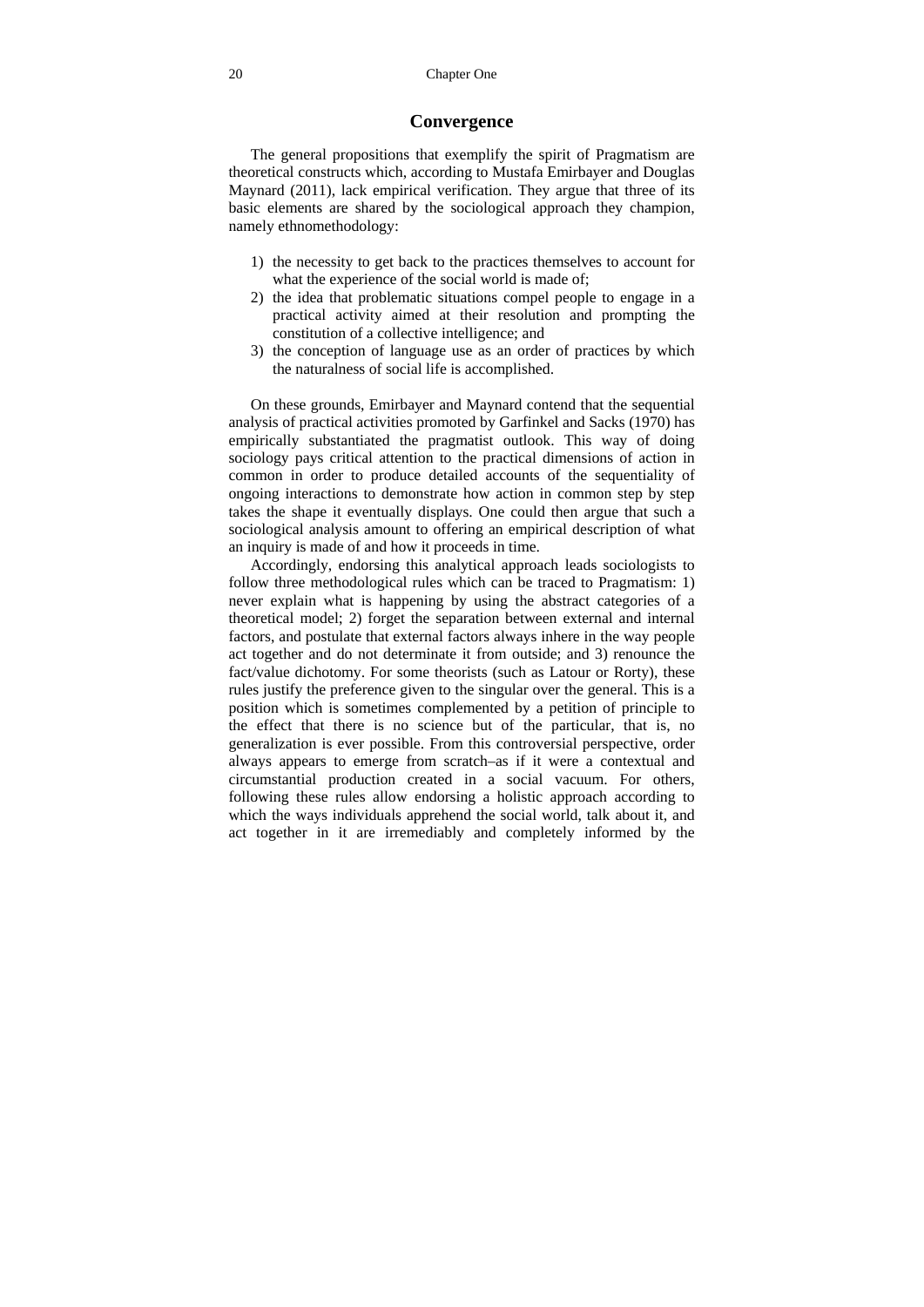countless situations they are involved in and by the relationships they sustain with the relevant others they happen to act with in everyday life circumstances.

A further qualification is needed. Realistic interactionism is divided into two brands. Whereas Goffman sees the social world as an endless succession of contingent states brought about in a ceaseless stream of experience (hence the focus he places upon framing procedures), Garfinkel holds that, while acting together, individuals have to invariably produce a mutually acknowledged order to get along. Hence his programme which consists in identifying and describing the "ordinary methods" people make use of to constitute and maintain an operative order allowing for the accomplishment of coordination of action. But if we put this difference aside, we can pretend that Goffman's and Garfinkel's realistic approach which somehow calls to mind the spirit of Pragmatism might fruitfully be extended to sociology at large. Three steps should be taken to move forward in this direction.

The first is to offer a methodological critique aiming at adding to the toolbox of sociological ethnography sound and appropriate techniques to analyse the data which are usually collected during fieldwork (interviews, observations, informal conversations, records, documents, files, etc.). A current instruction should be reiterated: always relate the collected data to their proper context of emergence (i.e. taking indexicality into account) and in direct relation to the dynamics of the action in common in which they have been collected (i.e. paying attention to the reflexivity of action). Proceeding in this way should avoid two pitfalls: endorsing a kind of hyper-constructivism on the one hand, and stalling analysis in endless or tautological narratives about what happened on the other hand.

 The second consists in turning the sociologist's conceptual apparatus into an object of sociological investigation by applying the notion of reflexivity to its own forms of reasoning (Pollner, 1991). This approach usually develops, at best, as a devastating refutation of sociology's claims that it is a scientific discipline and, at worst, as a quite inconsistent selfabsorption of sociologists in their own work (Woolgar, 1988).

The third way a realistic twist would upgrade sociology derives from its anti-mentalist vein. It consists in turning the detailed description of the methods individuals necessarily make use of when they mutually accomplish an action in common into an analysis of the ways practical reason materially operates. Coulter (1989) has given the name "epistemic sociology" to this kind of fieldwork, assigning to it the task of analysing what he calls the "grammars of conventional conceptualization". Such a methodological framework leads him to admit that "knowing what people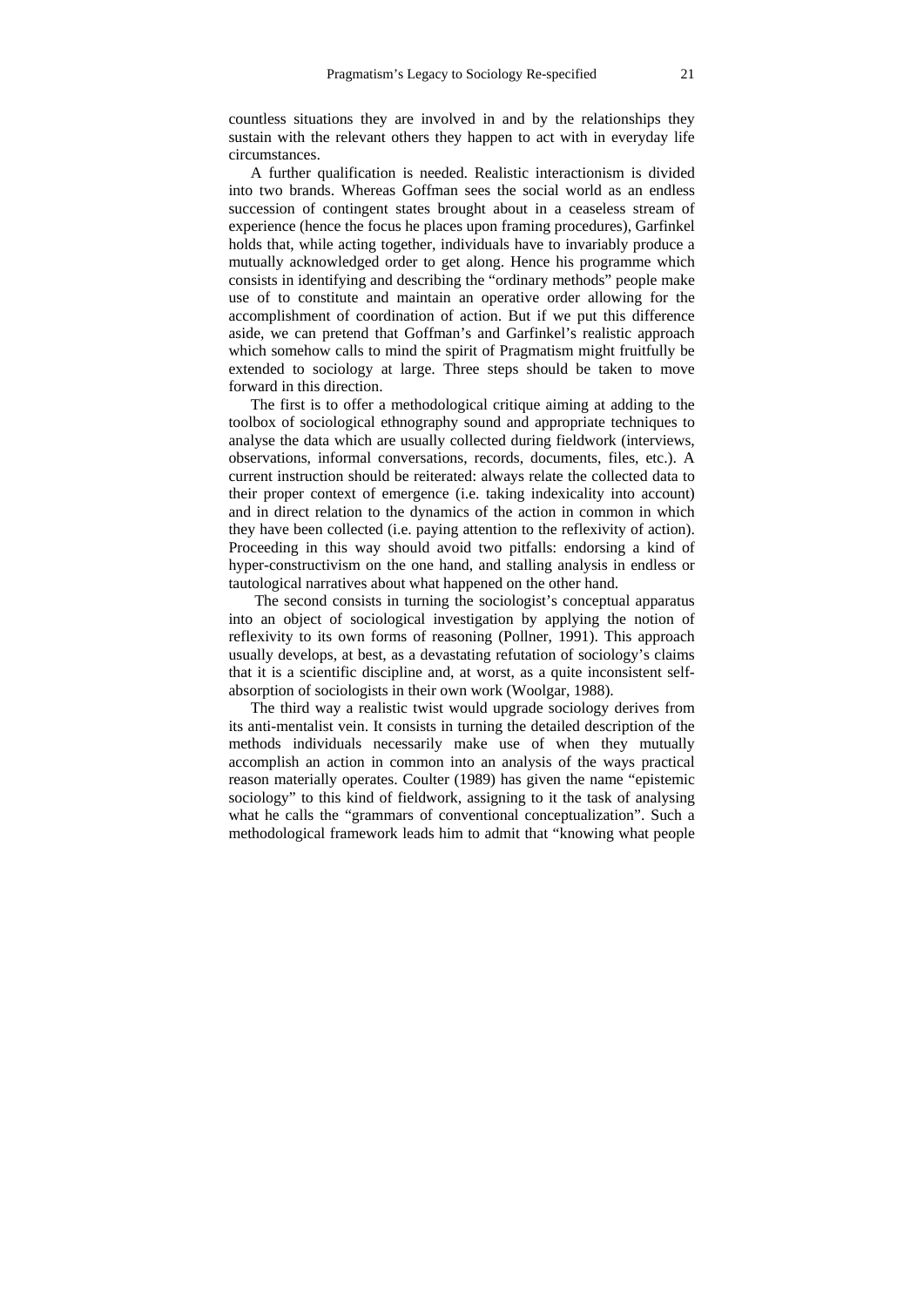are doing (including oneself) is knowing how to identify what they are doing in the categories of a natural language, which requires knowing how to use those categories in discursive contexts, which in turn includes knowing when to utter them." (Coulter, 1989: 16) Another formulation of this statement can be found in Lynch's proposal to investigate what he defines as "the primitive structures of accountability that make up the instructable reproducibility of social actions." (Lynch, 1997: 299) The kind of fieldwork he recommends to engage in aims at analysing what he names "epistopics", a neologism he has forged to account for practical activities like observing, measuring, or representing that are locally accomplished in the daily work in laboratories. Lynch claims that such epistopics frame all forms of practical reasoning, whether in scientific practice or in ordinary action.

This realistic stance opens up a new domain of empirical inquiry, that is, the ways epistemic operations are implemented to give practical contents to the concepts and principles individuals make use of in and for action in common. Those who are ready to engage in such a domain should endorse a postulate: the natural mastery of ordinary language endows individuals with a vernacular language which is matched to a particular type of action, and such mastery signals an acquaintance with acceptable ways of behaving in the circumstances of an ongoing action in common (provided one has experienced it once). We can thus suppose that individuals acting in common in a familiar context already know what they are supposed to do together (even if this knowledge is incomplete or defective), how each role specifies the expectations one can have about the way others might behave (even if these specifications, and the role endorsed, can change during the course of interaction), and what kind of anticipation should guide one's action (even if this anticipation is ceaselessly revised in the sequentiality of exchanges).

On this account, one can assume that mutual intelligibility is a contextual phenomenon that fires up (in a quasi-physical sense) in and for the accomplishment of an activity and comes to a halt once the activity ceases. In other words, acting is not a matter of cultural transmission, interiorization of social norms, learning, or information computing. It is a social phenomenon through and through. Practical reasoning stems, as Durkheim claimed a century ago, from the natural fact that human beings are bound to live and be raised in groups. Subsequently, they can be taken to share a prior and unstated agreement about what the requirements of coordination imply in a vast number of current circumstances of action. Here is how sociology would empirically demonstrate the social nature of the activity of knowing while avoiding any drift towards psychologism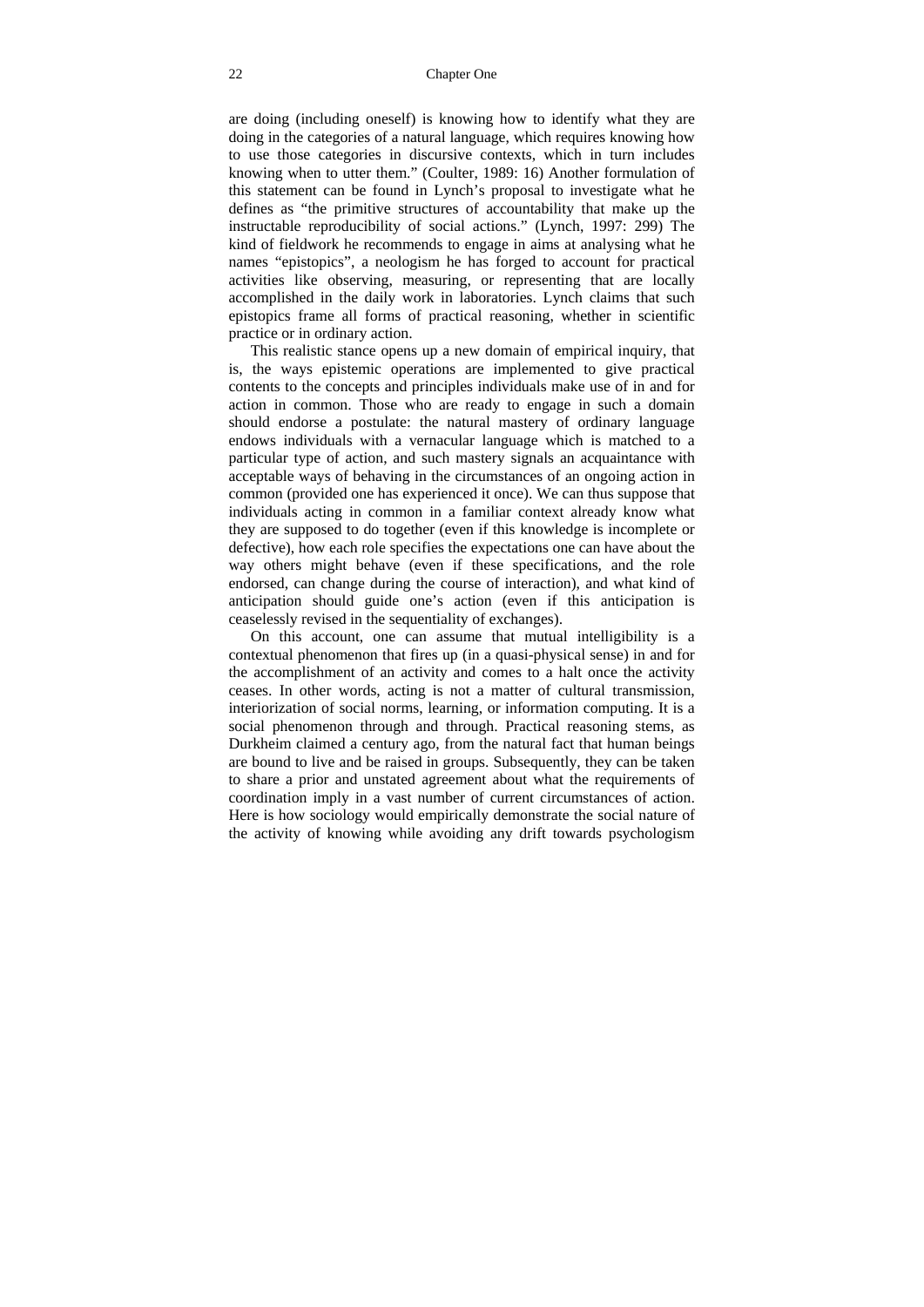and mentalism. This is, or so do I claim, the decisive contribution realistic interactionism offers to a renewed sociological theory of knowledge.

One last upshot of connecting Pragmatism to sociology is a renewed conception of the background, i.e. of the grounds upon which humans rely when they engage in an action in common. There are several ways to figure this background: generalized trust, collective representations, internalized value systems, habit, common sense knowledge, practical knowledge, forms of practical reasoning, frames, formal structures of practical actions, certainty, or direct perception. Behind each of these notions stands a way of looking at the relationship between knowledge and action and a conception of human agency as pre-set or as dynamic.

The notion of inquiry offered by Pragmatism belongs to the second of these two perspectives as it focuses upon the way doubt and indeterminacy are dealt with in the course of an investigation process. Yet this approach raises a compelling question: would resorting to the notion of inquiry lead the analyst to favour an inter-subjective and rationally agreed upon view of action, or should inquiry be studied as a practical activity which unfolds within the limits of given social frames? This question echoes a controversy between Putnam and Rorty. According to the former, the gist of inquiry lies in the implementation of an experimental method by a "community of inquirers" which find themselves able to solve problems by relying upon pre-given shared criteria of "rational acceptability". For the latter, "there are no constraints on inquiry save conversational ones, no wholesale constraints derived from the nature of the objects, or of the mind, or of language, but only those retail constraints provided by the remarks of our fellow-inquirers. This way of characterizing pragmatism focuses on a fundamental choice which confronts the reflective mind, that between accepting the contingent character of starting-points, and attempting to evade this contingency." (Rorty, 1982: 165-166)

The social sciences are at pains to fully endorse the fallibilistic stance advocated by the pragmatist conception of inquiry. This is evidenced when one considers the way the notion of inquiry is quickly reduced by social scientists to its substantial content and viewed as analogous to a procedural investigation that aims at devising a solution to a practical problem. Inquiry remains largely conceived of as carried out by individuals who are endowed with qualified competences enabling them to master the proper "skills" to discover the right answer to a technical or political issue. Such an outlook usually leads the researchers to frame their own definition of the "problematic situation" a community of inquirers is supposed to solve without worrying about what enables them to do so as they are not practically engaged in what is happening.